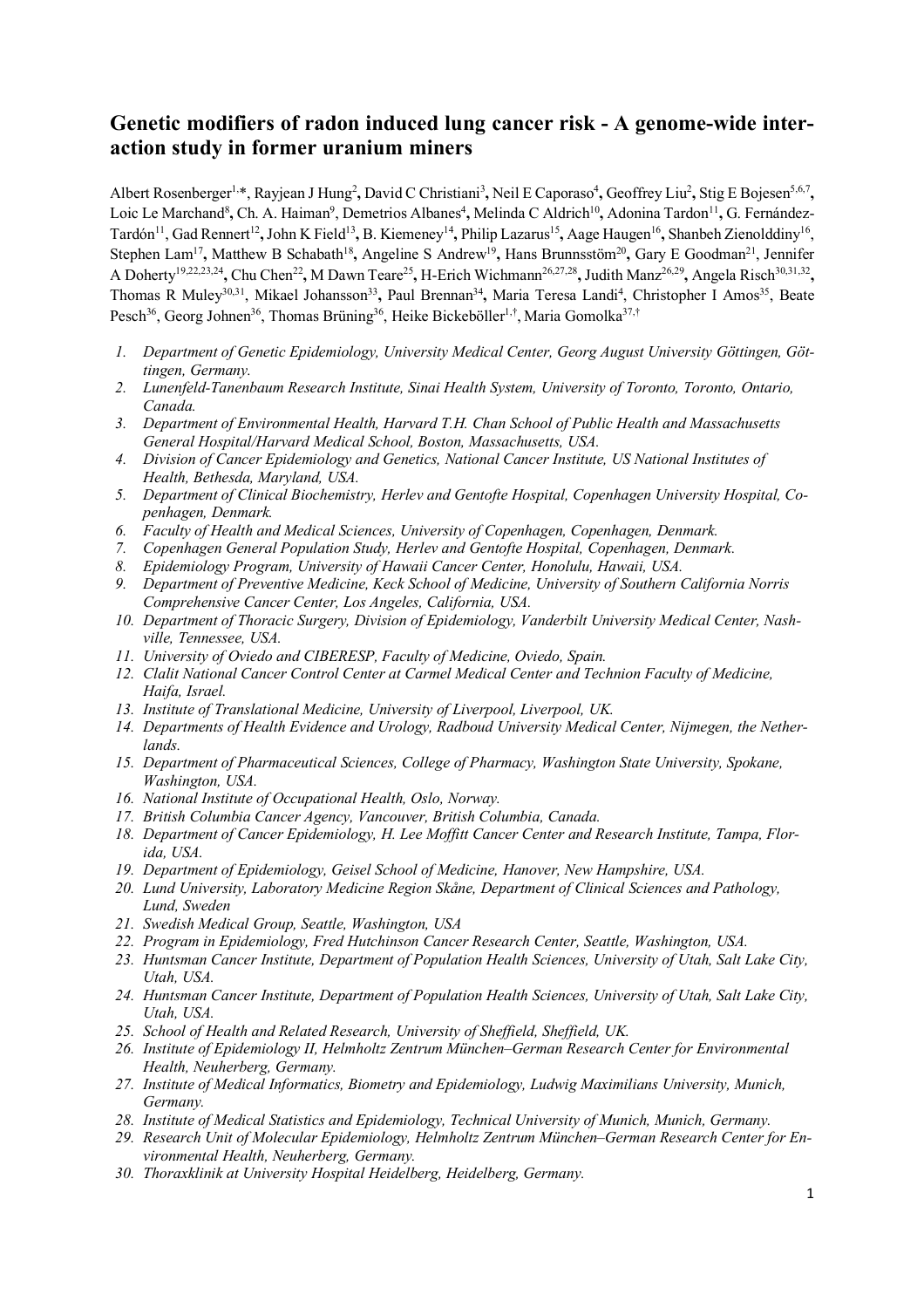- *31. Translational Lung Research Center Heidelberg (TLRC-H), Heidelberg, Germany.*
- *32. University of Salzburg and Cancer Cluster Salzburg, Salzburg, Austria.*
- *33. Department of Radiation Sciences, Umeå University, Umeå, Sweden.*
- *34. International Agency for Research on Cancer, World Health Organization, Lyon, France.*
- *35. Biomedical Data Science, Geisel School of Medicine at Dartmouth, Hanover, New Hampshire, USA.*
- *36. Institute for Prevention and Occupational Medicine of the German Social Accident Insurance, Institute of the Ruhr-Universität Bochum (IPA), Bochum, Germany.*
- *37. Unit Biological Radiation Effects, Biological Dosimetry, Department of Radiation Protection and Health, Federal Office for Radiation Protection, BfS, Neuherberg, Germany*

\* To whom correspondence should be addressed: Albert Rosenberger, PhD

Universitätsmedizin Göttingen Institut für Genetische Epidemiologie Humboldtallee 32, 37073 Göttingen, Germany Tel: +49 551 3914044; Fax: +49 551 3914094; Email: arosenb@gwdg.de ORCID: 0000-0001-7848-1332

† These authors contributed equally to this work.

**Running title**: Gene-Radon-Interaction in lung cancer

**Key words**: GWAS, radon progeny, occupational exposure, gene-environment interaction, DNA repair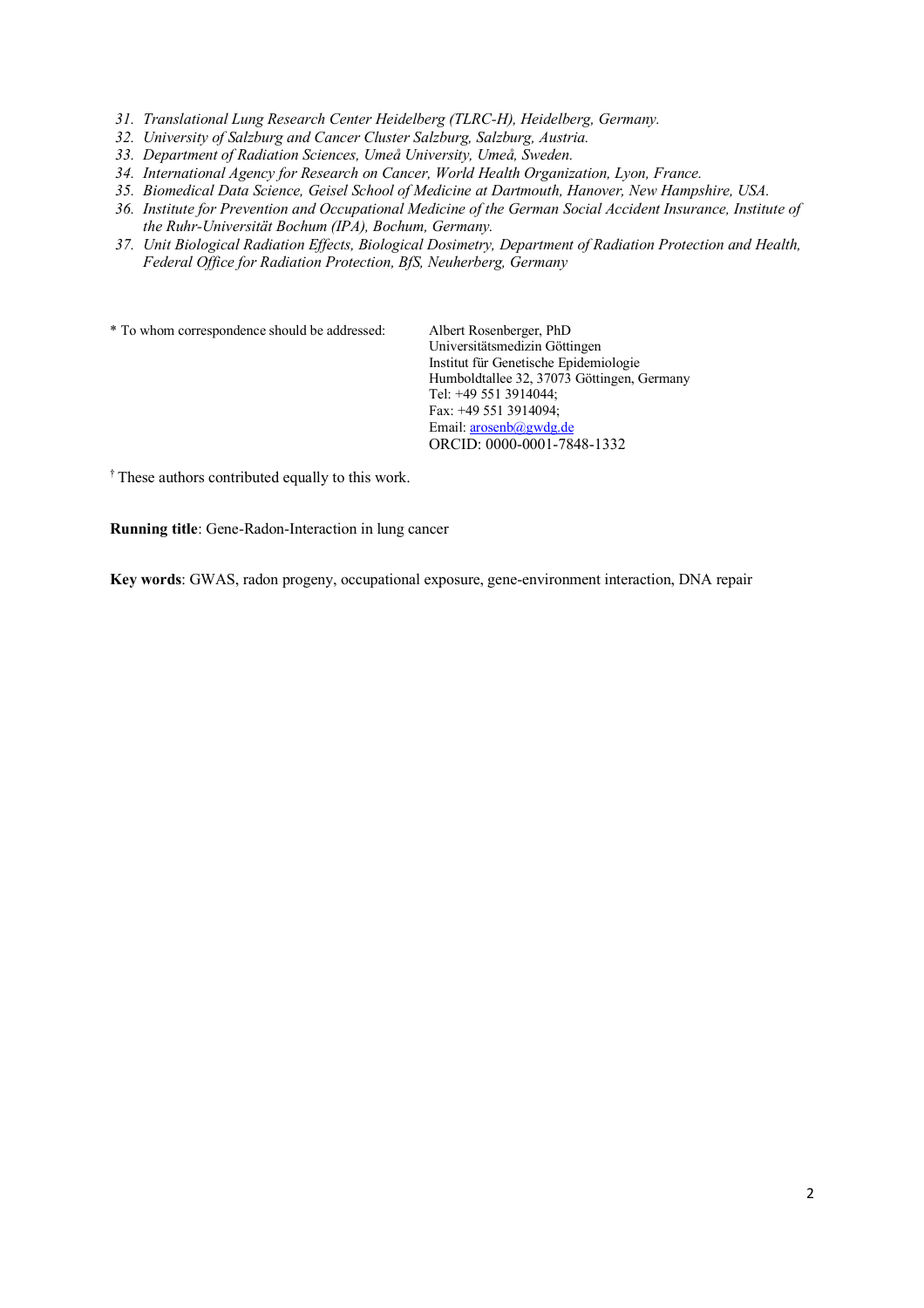## **Abstract**

**Purpose** Radon is a risk factor for lung cancer and uranium miners are more exposed than the general population. A genome-wide interaction analysis was carried out to identify genomic loci, genes or gene sets that modify the susceptibility to lung cancer given occupational exposure to the radioactive gas radon. **Methods** Samples from 28 studies provided by the International Lung Cancer Consortium were pooled with samples of former uranium miners collected by the German Federal Office of Radiation Protection. In total 15,077 cases and 13,522 controls, all of European ancestries, comprising 463 uranium miners were compared. The DNA of all participants was genotyped with the OncoArray. We fitted single-marker and in multi-marker models and performed an exploratory gene-set analysis to detect cumulative enrichment of significance in sets of genes. **Results** We discovered a genome-wide significant interaction of the marker rs12440014 within the gene CHRNB4 (OR=0.26, 95%.CI: 0.11-  $0.60$ ,  $p=0.0386$  corrected for multiple testing). At least suggestive significant interaction of linkage disequilibrium blocks was observed at the chromosomal regions  $18q21.23$  (p= $1.2x10^{-6}$ ),  $5q23.2$  (p= $2.5x10^{-6}$ ),  $1q21.3$  (p= $3.2x10^{-6}$ )  $^{6}$ ), 10p13 (p=1.3x10<sup>-5</sup>) and 12p12.1 (p=7.1x10<sup>-5</sup>). Genes belonging to the Gene Ontology term "DNA dealkylation involved in DNA repair" (GO:0006307;  $p=0.0139$ ) or the gene-family HGNC:476 "microRNAs" ( $p=0.0159$ ) were enriched with LD-block-wise significance. **Conclusion** The well-established association of the genomic region 15q25 to lung cancer might be influenced by exposure to radon among uranium miners. Further, lung cancer susceptibility is related to the functional capability of DNA damage signalling via ubiquitination processes and repair of radiation-induced double-strand breaks by the single-strand annealing mechanism.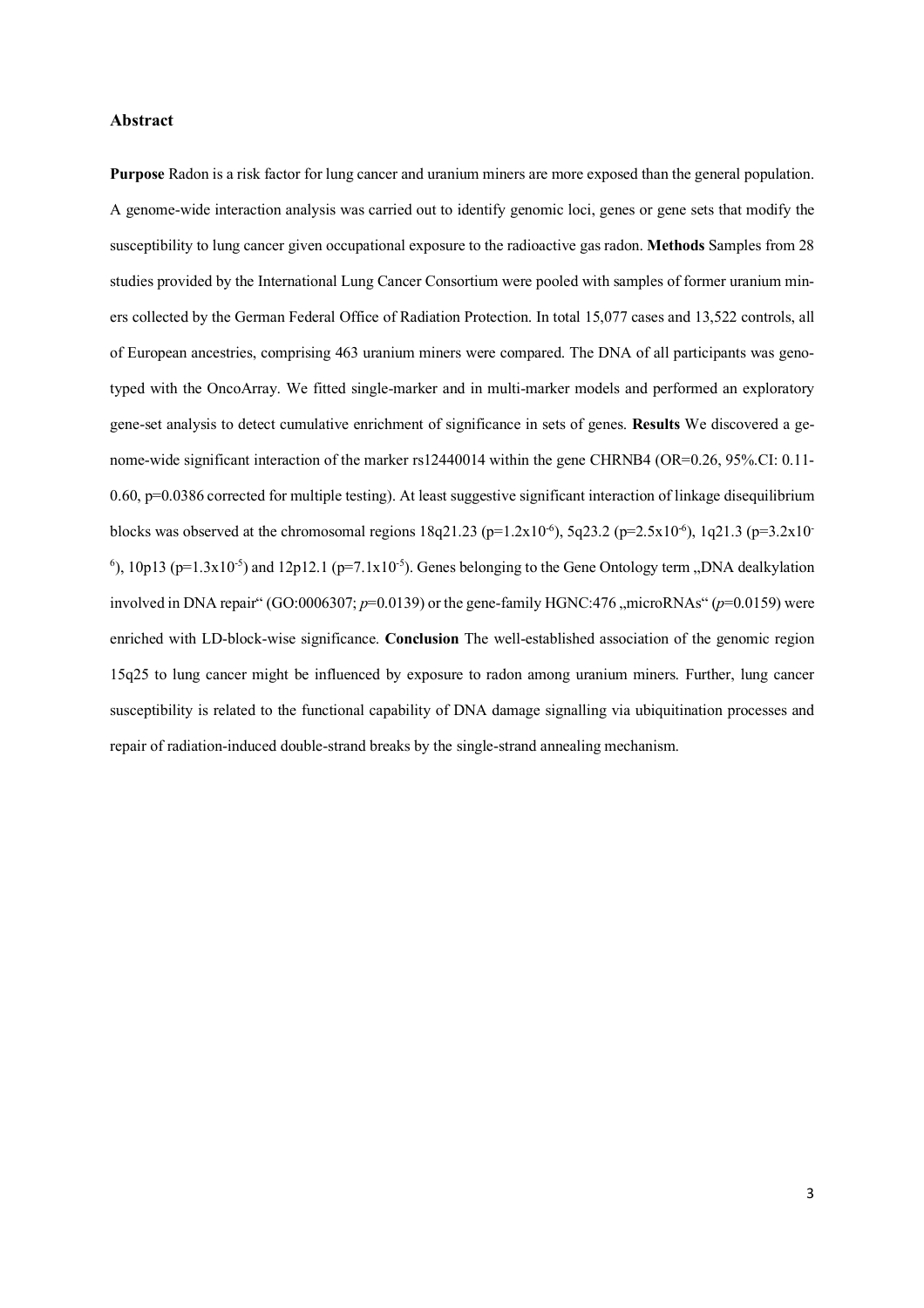## **Introduction**

You cannot see it; you cannot hear it and you cannot smell it; but be aware it is omnipresent in indoor and outdoor air and contaminates many underground mines (Sethi et al. 2012). Radon is a radioactive noble gas released by the uranium decay chain. An increased risk for lung cancer (LC), the main cause of cancer-related death worldwide (Jemal et al. 2011; Siegel et al. 2016; Torre et al. 2016), caused by inhalation of radon has been consistently demonstrated in several studies of indoor-exposure in dwellings as well as for uranium miners (Darby et al. 2005; Grosche et al. 2006; National Research Council 1999; Sethi et al. 2012). It was estimated, that ionising radiation due to residential radon causes 3% to 15% of LC cases in the general population (Sethi et al. 2012). That is why radon is the second strongest risk factor for LC and among the top 4 environmental risks to public health in the United States (McColl et al. 2015; Sethi et al. 2012).

Pooled analyses of genome-wide association studies (GWASs) within the International Lung Cancer Consortium (ILCCO) have revealed that genomic variations at e.g. 5p15.33, 6p21-22 and 15q25 and further 42 LC susceptibility loci influence LC risk in European populations (Bosse and Amos 2018). In total 92 genes are postulated to be suspected causal genes for LC. Although the strongest genetic association with an odds ratio (OR) of 7.2 was reported for 15q25 in a familial form of LC, for sporadic LC an OR of only ~1.3 was observed, albeit highly significant ( $p = 3.08 \times 10^{-103}$ ). However, "cumulative effects of loci have shown promising results to improve the discriminatory performance of risk prediction models"(Bosse and Amos 2018) Nevertheless, genes can be associated to several traits and contribute to the functional efficacy of multiple interlocked biological processes. One may assume that for example nicotine dependency or DNA repair play a role in an individual's susceptibility to developing LC (Brennan et al. 2011; Romero-Laorden and Castro 2017). For example, some genetic variants in CHRNA5 on chromosome 15q25.1 increase the risk for smoking-related disorders such as LC and chronic obstructive pulmonary disease (COPD) but are also associated with delayed smoking cessation (Amos et al. 2008; Chen et al. 2015b). Taken together, the harming mechanisms of smoking consist at least in parts of a complex interplay between tobacco exposure, previous diseases and genetics. However, smoking is the most important but an avoidable risk factor.

Exposure to radon is ubiquitous and not self-inflicted, but can be reduced in homes and buildings; the related biological defence mechanisms are complex (McColl et al. 2015). DNA damage, induced by radioactive alpha particles emitted by radon progenies, is considered as pivotal mechanism of carcinogenesis in the lung (Sethi et al. 2012). A heritable component in the capacity to repair DNA-damage was demonstrated (Rosenberger et al.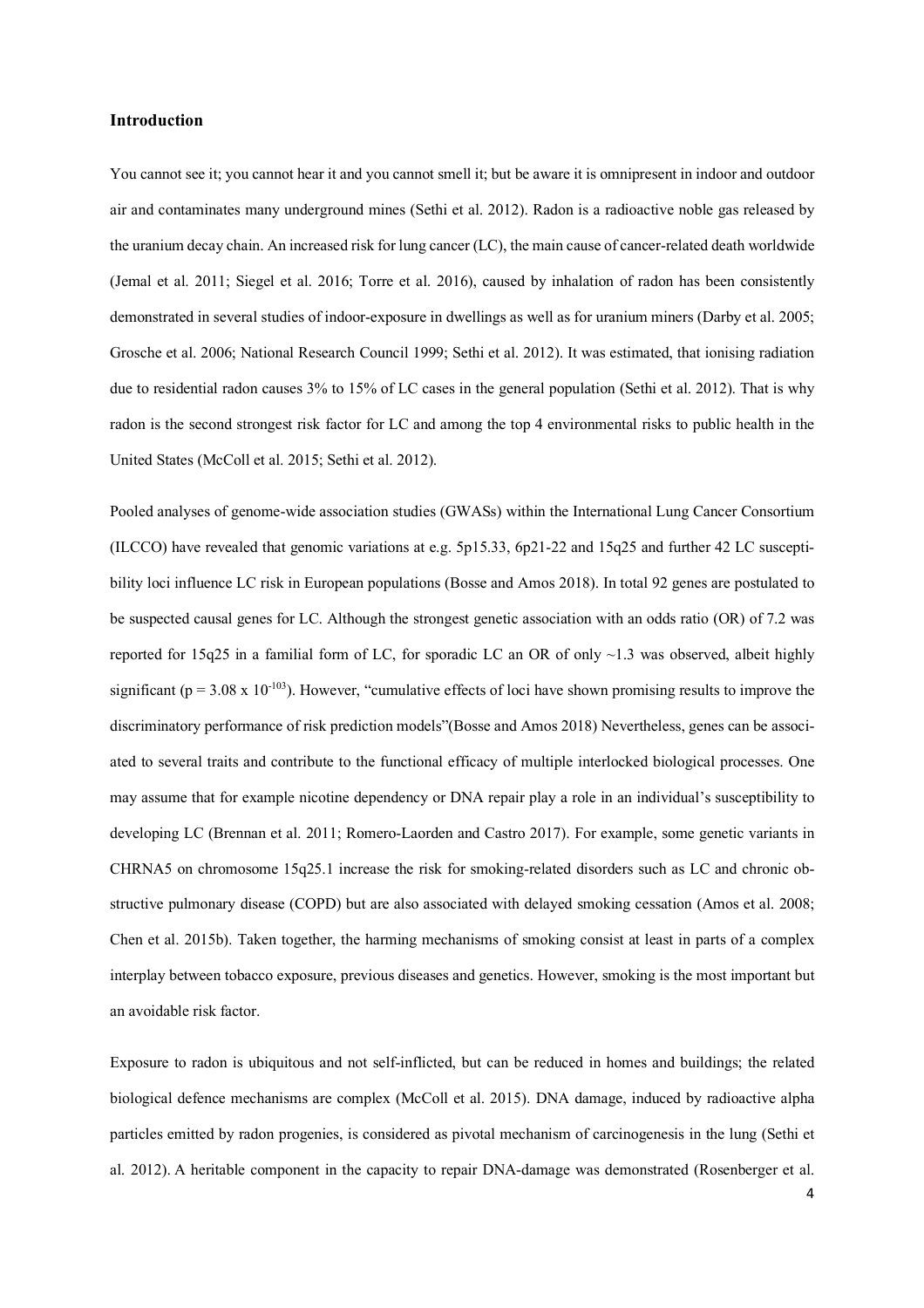2012). Ionizing radiation induces oxidation of DNA bases and generates single-strand breaks (SSBs) and doublestrand breaks (DSBs) (Rosenberger et al. 2012). An individual's capacity to repair DSBs is recognised as a risk factor or an effect modifier in LC (Ishida et al. 2014; Ridge et al. 2013). DSBs capacity determining genes are widely investigated as susceptibility genes for lung cancer. (Chen et al. 2015a; Kazma et al. 2012) The interaction of radon with some genes belonging to biological mechanisms other than DNA damage response was also investigated with candidate gene approaches in either high dose exposed uranium miners (SIRT1; P53; CDKN2A and MGMT; IL6) or low dose exposed humans in dwellings (GSTM, GSTT and EPHX1; P53) (Leng et al. 2013; Leng et al. 2016; Ruano-Ravina et al. 2014; Vahakangas et al. 1992; Yngveson et al. 1999). Nevertheless, it is still unclear which genomic dispositions make one susceptible to radiation-induced LC.

The uranium miners of the former German Wismut mining company, with about 400 000 employees, form a large population with documented radiation exposure. In 2009 the German Federal Office of Radiation Protection (Bundesamt für Strahlenschutz, BfS) started to build up the German Uranium Miners Bio- and Databank (GUMB) with DNA from blood and/or tissue samples from LC cases and healthy controls of former uranium miners of this company. Exposure estimations and data are captured in the same way as for a large cohort study of the same population and includes an estimate of the cumulative occupational exposure to radon progeny (Kreuzer et al. 2010b; Walsh et al. 2010).

This work was conducted as collaboration between the Transdisciplinary Research of Cancer in Lung and the International Lung Cancer Consortium (TRICL/ILCCO), the German Federal Office of Radiation Protection (BfS) and the University Medical Centre Göttingen. We merged phenotypic and genotypic information from TRICL/ILCCO and from BfS. Genotypes were yielded by the OncoArray, to perform a genome-wide search for radon x gene interaction –without restricting the investigation to any presumed mode of action.

## **Materials and methods**

The participating studies of TRICL/ILCCO are individually described in the supplement of McKay et al. (2017), Table 1 and Supplementary Table I (Online Resource 1). The LC cases of the BfS sample collection were recruited for a study investigating indoor-radon exposure between 1990 und 1997 (Brüske-Hohlfeld et al. 2006). The cancerfree BfS controls are former uranium miners recruited from 2009-2012, who continuously participated in health surveillance program of the German Social Accident Insurance and are long term survivors (Pesch et al. 2015). This control samples stored in German Uranium Miners Biobank (GUMB) of the BfS were drawn from these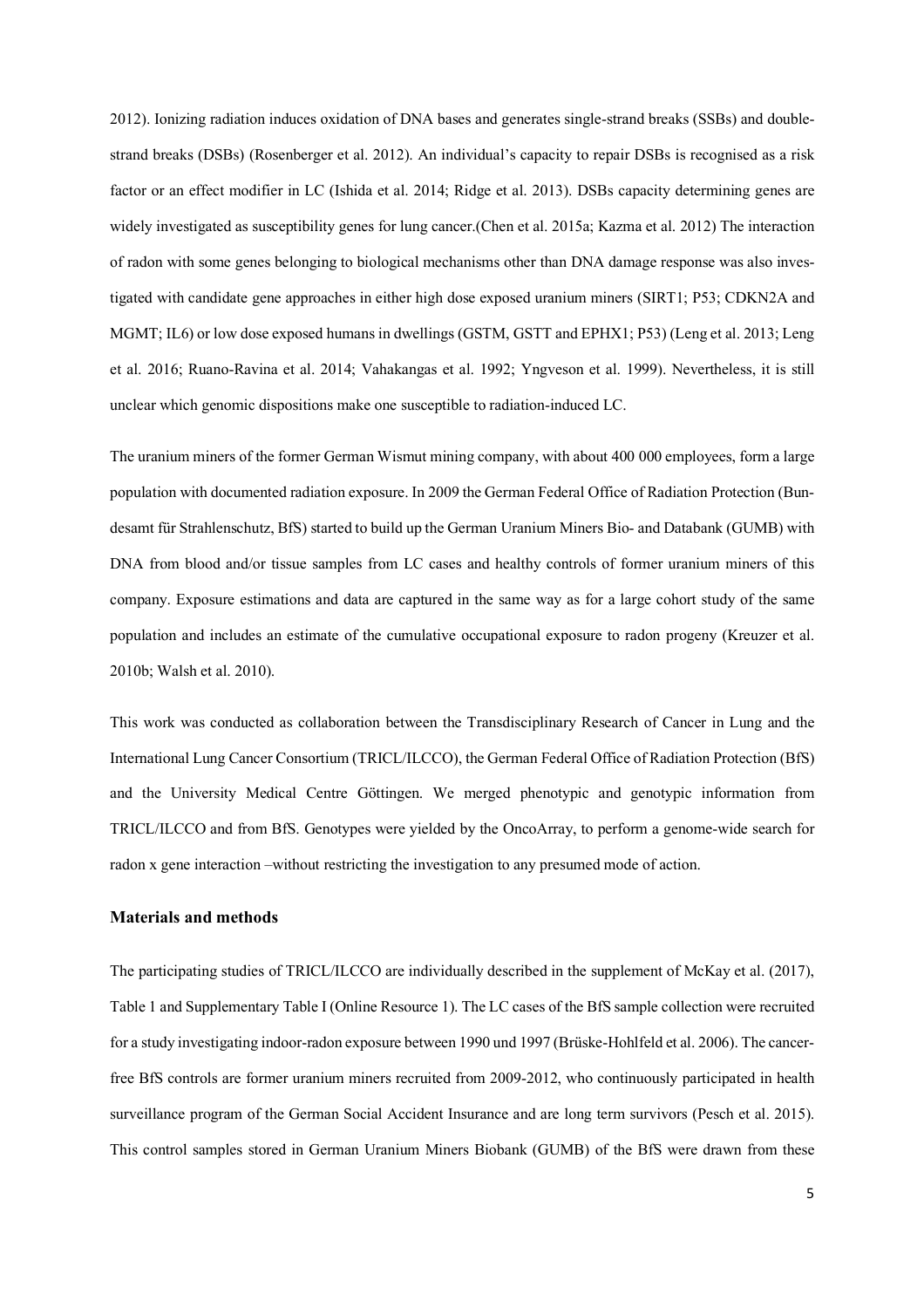miners, which were either very high (>750 Working Level Months, WLM) or low (≤50 WLM) radiation exposed in a targeted and no-representative ratio of 2:1 (Pesch et al. 2015). The method how radon exposures was measured is given elsewhere (Kreuzer et al. 2010b) (see Scaling residential and occupational radon exposure, Online Resource 1).

Table 1 Source studies

## Study population

The analysed sample consisted of 28 599 study participants with European ancestry and valid information on age at diagnosis/interview, sex and smoking status (15 077 cases : 13 522 controls); 463 thereof are former uranium miners of the Wismut mining company (61 cases : 402 controls), 949 are from the German Lung Cancer Study (471 cases : 478 controls), the remaining are from 25 studies of TRICL/ILCCO (14 545 cases : 12 642 controls) (see Table 1 and Supplementary Table I, Online Resource 1). 49 of 15 077 (0.3%) LC cases and 259 of 13 522 cancer-free controls (1.9%) had been occupationally exposed by a high cumulative dose exposure to radon and its progeny (WLM>50). It is unlikely that a cumulative lifetime exposure solely due to an exposure by indoor or other environmental radon sums up to more than 50 WLM. Thus, we categorised occupational radon exposure into  $\leq 50$ ("unexposed") and >50 WLM ("exposed"), a threshold for significant elevated relative LC-risk (Kreuzer et al. 2010a). All TRICL/ILCCO participants were assigned to the exposure categories ≤50 WLM. Misclassification would be conservative. A detailed justification is given in the supplement (see Online Resource 1).

## Genotyping and QC

The Infinium OncoArray-500K was used for high-throughput genotyping. Quality control (QC) was performed following the approach previously described for the OncoArray (Amos et al. 2017). To validate the European ancestry of the participants the probability of being Caucasian based on a set of 159 ancestry- and PCA-informative markers was estimated (Huckins et al. 2014; Kosoy et al. 2009; Setsirichok et al. 2012) applying the program ADMIXTURE (Alexander et al. 2009). 407 117 markers entered the analysis, after excluding markers of low quality genotyping or a minor allele frequencies (MAF) <1%. These remaining markers could be clustered into 103 983 blocks (67 161 LD blocks and 36 822 hot spots; for definition see Online Resource 1).

#### Merging samples

The crude odds ratio (OR) for the occupational radon exposure within participants of the BfS sample collection was OR=2.25. Because naïvely adding the TRICL/ILCCO participants would biased this association to OR=0.17,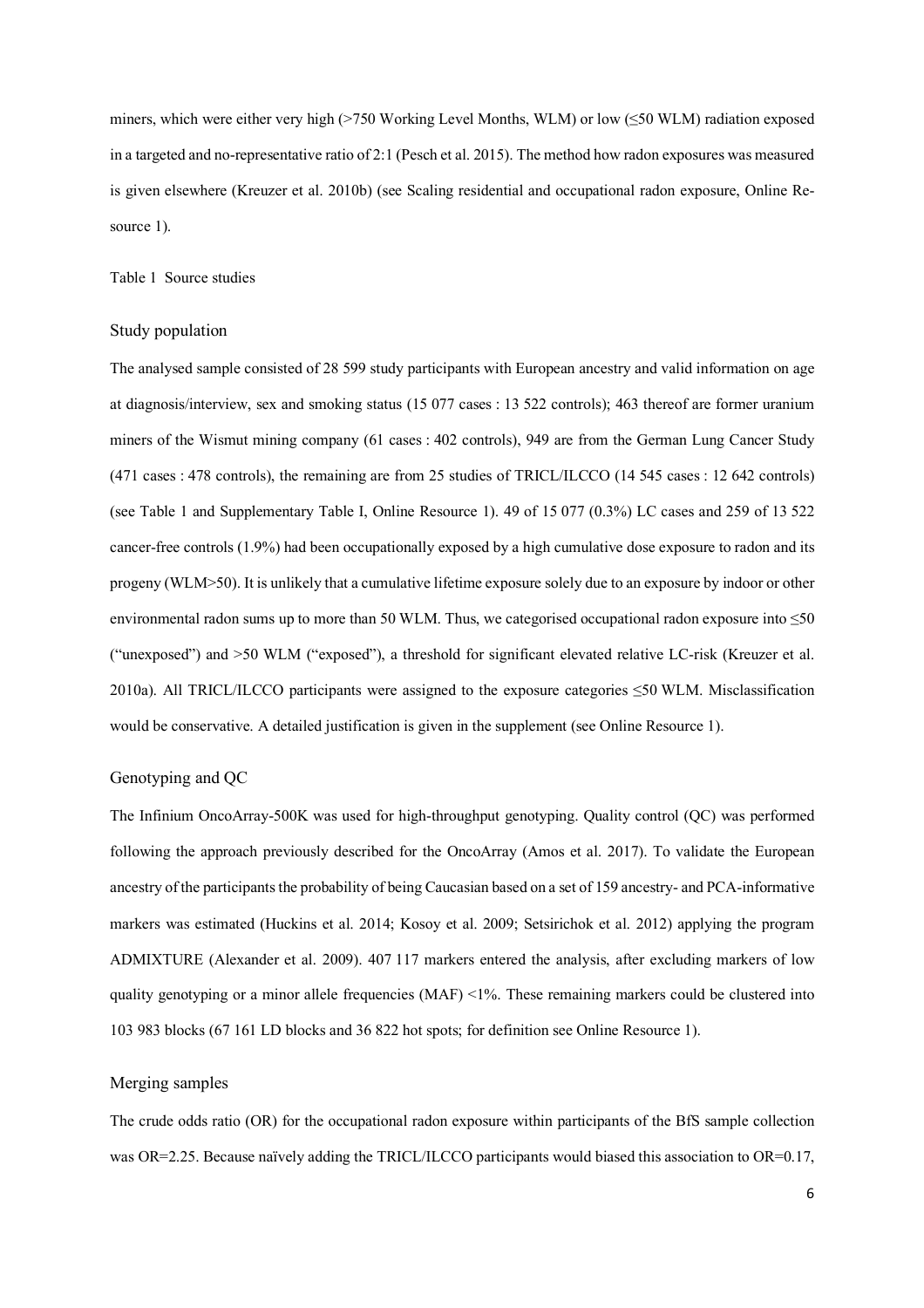we down-weighted the cases of TRICL/ILCCO by the factor 1 : 13.6. In this way we avoided this unjustified inversion of the crude association, and still use all available information for analysis. However, we have fixed the marginal risk of a radon exposure at the point estimate from the BfS sample collection (for a more detailed explanation see Online Resource 1).

## Statistical analysis

We fitted two models to individual data and also carried out a gene-set analysis (GSA) to search for accumulated significance in pre-defined groups of genes for pathways and gene families of interest. All calculations, data handling and image acquire were performed using PLINK 1.9 (Purcell et al. 2007) and SAS 9.4 of the SAS Institute Inc., Cary. NC. USA.

#### Single-marker interaction analysis

We first performed single-marker interaction analysis fitting the log-additive model:

$$
\ln(\text{Odd}_D) = \ln\left(\frac{p_D}{1-p_D}\right) = \beta_o + \beta_{1i}PC_i + \beta_{PS}PS + \beta_GG + \beta_EE + \beta_{G\times E}(G \cdot E) \tag{1}
$$

where D is the disease status (D=1: LC patient; D=0: control); G is minor allele count at marker m; E is the exposure category (0:  $\leq$ 50 WLM, 1: WLM>50); PS is a propensity score comprising the probability being a case explained by age, sex and smoking. To adjust for genomic population stratification we calculated the principal components (PC) of genotypes. Only the first four PCs were included in the statistical modelling, because the fifth PC was significantly correlated with the disease status. The remaining inflation factor (median of the  $\gamma^2$ -distribution for unadjusted association) was  $\lambda$ -1.1, which is acceptable close to 1.0 (Yang et al. 2011).

The data at hand are not a representative data set of a well-defined source population. Thus the effect estimate of interaction, expressed as odds ratio  $\widetilde{OR} = e^{\beta G \times E}$ , is potentially proportionally biased. Therefore, the tilde is added to indicate that a weighted sample was used for estimation (see Merging samples). However, estimating  $OR$  is not our main interest, rather than testing the null hypothesis  $H_0: \beta_{G \times E} = 0$ , which is still valid (Mukherjee et al. 2008; Stenzel et al. 2015).

With  $\alpha = 5\%$  as global level of significance, we use  $\alpha' = 0.05/103983 \sim 0.5 \times 10^{-7}$  as Bonferroni-corrected, genome-wide level of significance. A suggestive level of significance was set to  $1 \times 10^{-5}$ . Significance was determined according the Hybrid 2-step (H2) method of Murcray et al. (2011). All markers were first grouped into four classes: (a) disease-gene (DxG) effect only, (b) environmental-gene (ExG) effect only, (c) both or (d) none.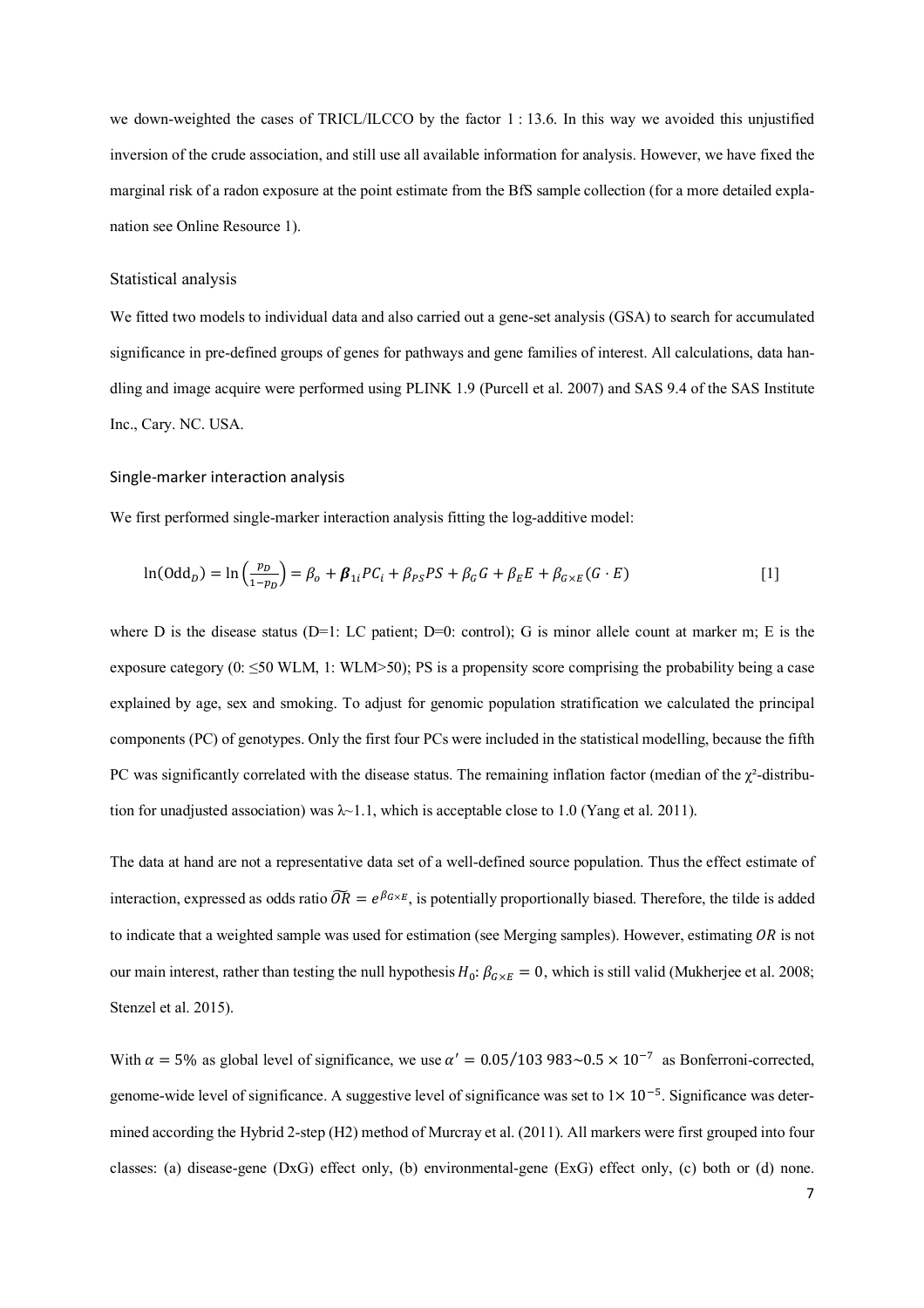Correction for multiple testing was performed within these groups, however under accounting for a tuning parameter  $\rho$  that can take values between 0.5 to 1-10<sup>-20</sup> (for a more detailed explanation see Online Resource 1).

#### Multi-marker interaction analysis

We also searched for the best fitting model of each LD block, allowing all markers of a block to enter the model (denoted as complete model). We then applied a backward selection with the best model chosen according to Akaike's information criteria (AIC), requiring at least one interaction with a marker (denoted as AIC-best model) (for a more detailed explanation see Online Resource 1).

#### Gene-set analysis

We applied a Gene-Set Enrichment Analysis (GSEA), based on the p-values obtained from the multi-marker interaction analysis (Subramanian et al. 2005). For GSA we assigned markers to genes according to ENSEMBL (Cunningham et al. 2015), and genes to gene sets according to Gene Ontology (GO) and the Human Genome Nomenclature Committee (HGNC) (Ashburner et al. 2000; Gray et al. 2015). In addition, the gene set of homeobox (HOX) genes in regulatory networks with respect to LC was defined based on literature (Bhatlekar et al. 2014). In total 119 gene sets were considered for analysis. Due to the subjective and in parts data driven selection of gene sets, the GSA was performed as explorative data analysis. The global level of significance of  $\alpha$ =0.05 was used. For a list of all investigated gene sets, along with literature references and further detailed explanations see Online Resource 1.

## **Results**

Of 20 study participants each, 9 are from North America (43%), 9 from Europe (46%) and 2 from Israel or Russia (11%). 63% of the total sample were man, 37% were women. The median age was 63 years. 20% of the participants never smoked during their lifetime; 33% were former smokers and 42% were current smokers at the time the entered the particular study (see Supplementary Table I, Online Resource 1). The proportion of never smokers as well as of current smokers where higher in uranium miners (unexposed:  $36\%$ , respectively  $51\%$ ; exposed:  $26\%$ , respectively 55%). However, investigating all available former Wismut employees Kreuzer et al. (2010a) concluded, that "... there was [only] a low correlation between smoking and cumulative radon exposure. Thus, it is unlikely that smoking is a major confounder [for the estimation of radon-related risk of lung cancer]". Radon exposure among the 308 exposed spread from 51 to 1479 WLM (mean 966 WLM). The second smallest observed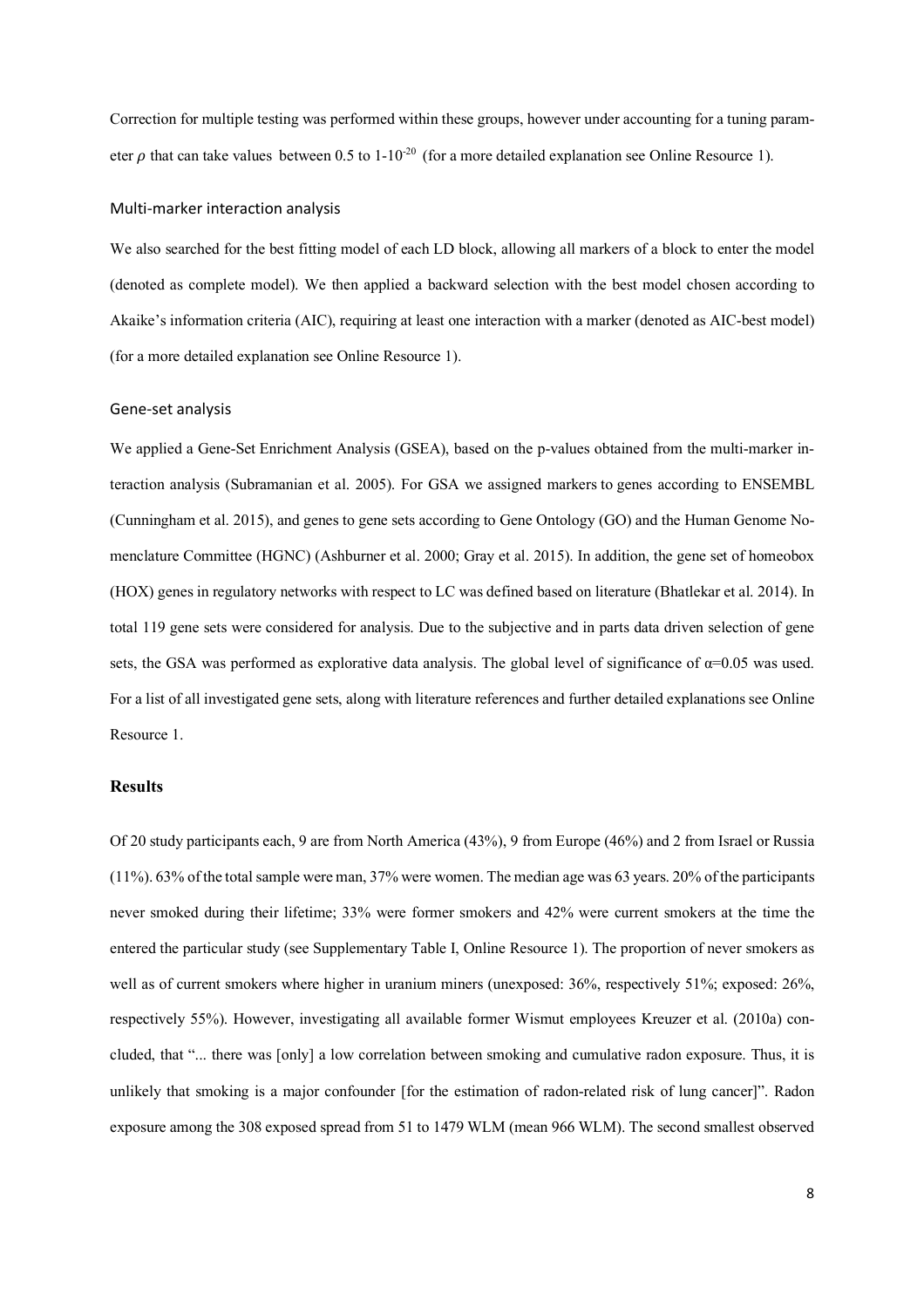value within exposed LC cases was 335 WLM, corresponding to about 2850 Bq/m<sup>3</sup>, which is a very unlikely level of elevated indoor radon exposure.

#### Single-marker interaction analysis

For three markers we achieved suggestive significant gene-radon (GxE; gene-environment) interaction when applying a Bonferroni correction for multiple testing. Two of them, **rs6891344** and **rs11747272,** are near each other at chromosome **5q23.2** but belong to different LD blocks. We estimated an interaction effect of  $\widetilde{OR} = 3.9$  (95% CI: 2.2-7.0) and  $\widetilde{OR}$ =3.4 (95% CI: 2.0-5.7). Both can be assigned to the gene **CSNK1G3** (casein kinase 1 gamma 3), which encodes a member of a family of serine/threonine protein kinases that phosphorylate caseins and other acidic proteins. The third marker, **rs10911725,** is located in an **inter-genetic region** of chromosome **1q25.3** (see Table 2 and Supplementary Figure 1, Online Resource 1)

Applying the Hybrid 2-step (H2) method and choosing the parameter  $\rho=1-1\times10^{-16}$  (the screening weight is almost completely set to the genetic-disease (GxD) marginal effects), we could detect a genome-wide significant interaction for marker **rs12440014.** The H2-corrected p-value of  $p_m$ =0.03856 would correspond to a fictive uncorrected p-value of  $p^* = 0.03856 / 103983$  LD blocks =  $3.7 \times 10^{-7}$  with an estimated odds ratio  $\widetilde{OR}$ =0.26 (95% CI: 0.11-0.60). This marker, and five closely related markers with suggestive significance (rs6495309, rs28534575, rs1316971, rs17487514 and rs6495314), are located on chromosome **15q25.1**, nearby or within the gene **CHRNB4** encoding the cholinergic receptor nicotinic beta 4 subunit. This is a well-known LC region; however the strongest association was observed 69 kb upstream nearby the gene CHRNA5 (ORG=1.29; p=3.6x10<sup>-101</sup>) (McKay et al. 2017). The marker **rs12440014** was found associated with LC by McKay, et al. **(**p=1.6x10-51; OR=0.81), but no genetic (G) main effect was seen in our analysis ( $\widetilde{OR}_G$ =0.99, 95% CI: 0.88-1.12). Changing the tuning parameter ρ diminishes the significance of all these markers (see Supplementary Figure 2, Online Resource 1) (McKay et al. 2017).

Table 2 Markers with genome-wide significance or suggestive significance for gene-radon (GxE) interaction

### Multi marker interaction analysis

The "inflation factor" of the  $\chi^2$ -test statistics for unadjusted association was  $\lambda$ ~1.0 for the complete as well as the AIC-best models, indicating no distracting influence of residual population stratification or model selection.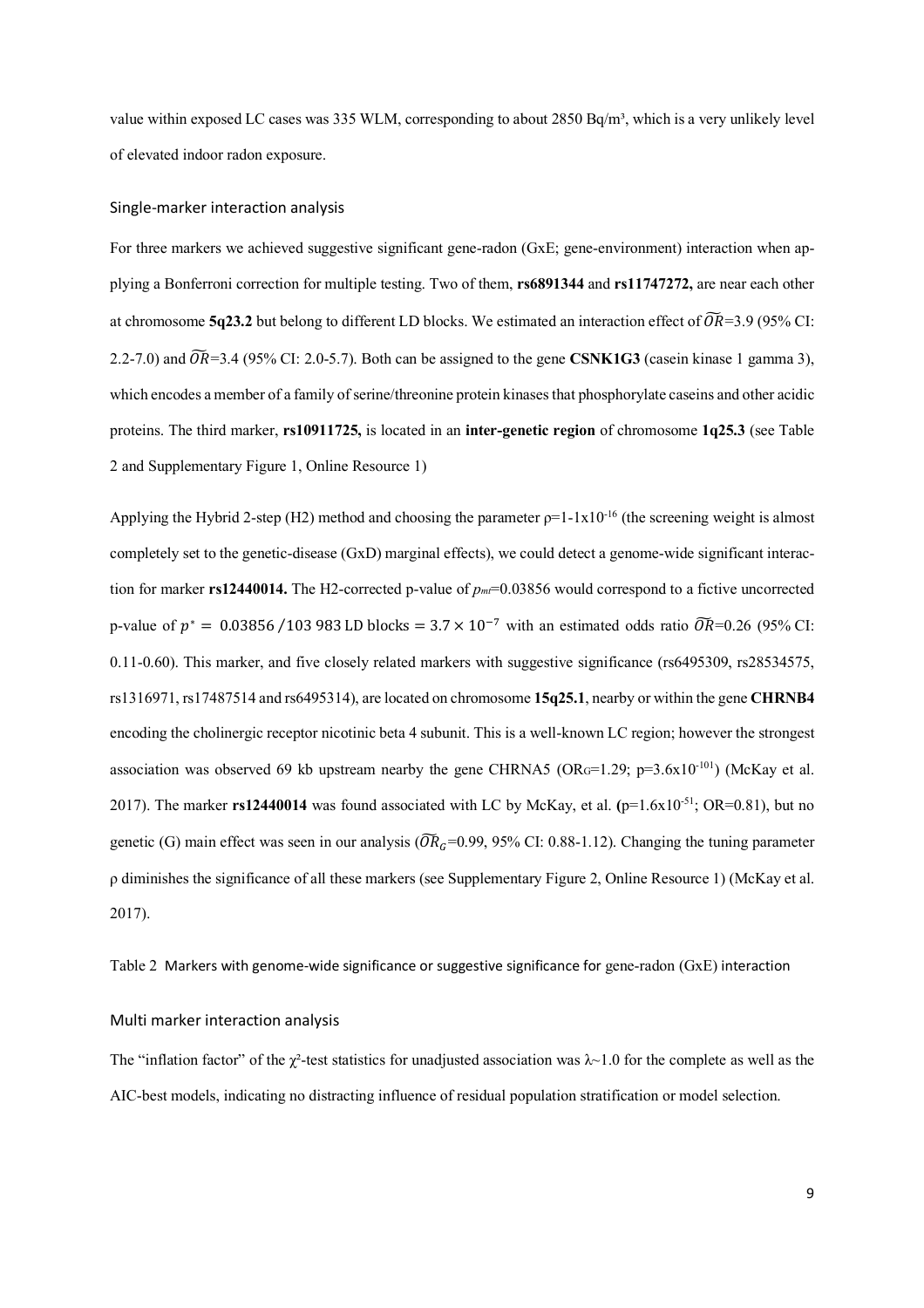For one **block** (**no. 91734**) on chromosome **18q21.32** we observed a suggestive significant gene-radon (GxE) interaction ( $p=2.6x10^{-6}$ ), when all five markers of the block (rs1346830, rs11659206, rs7237496, rs9946324) were included in the model. However, fitting the model results in a strong increase in the estimated association strength of the radon (E) main effect ( $\widetilde{OR}$ =197 instead of  $\widetilde{OR}$  ~2.25). At the same time the GxE interaction of the marker rs1346830 was estimated with  $\widetilde{OR}$ =0.09 (95% CI: 0.03-0.22; p=2.0x10<sup>-7</sup>). Potentially, strong collinearity between the marker and the exposure results in such extreme point estimates. Hence, the estimated ORs are untrustworthy and no marker can be highlighted. This block is also merely surrounded by two uncharacterized gens (LOC107985187, LOC105372156) and two pseudogenes (CTBP2P3 / ENSG00000267153, RP11-325K19.2 / ENSG00000267382).

Allowing for marker selection (AIC-best model) revealed a suggestive gene-radon (GxE) interaction within the **block no. 33137** on chromosome **5q23.2**. This interaction is related to the single marker **rs11747272** discussed above (see Table 3).

Table 3 Regions with genome-wide or suggestive significant gene-radon (GxE) interaction

When the Hybrid 2-step (H2)-method was applied, genome-wide significance for the block **no. 91734** on chromosome 18q21 was achieved, consistent across a wide range of the tuning parameter ρ. Additional, we observed suggestive gene-radon (GxE) interaction of the **blocks no. 2271** on chromosome **1p21.3** and the blocks **no. 33135** and **no. 33137** on chromosome **5q23.2** (see Figure 1 and Supplementary Figure 3, Online Resource 1).

Figure 1: Manhattan plot of p-values of AIC-best models corrected with the Hybrid 2-step (H2) method with  $ρ=0.5$ 

The block **no. 2271** on chromosome **1p21.3** contains in total 10 markers, 7 of these remained in the AIC-best model; three of these with a local significant GxE interaction, while no marker carried a genetic (G) main effect. The strongest LC risk increasing effect was observed for marker rs2029868, with an estimated OR=22.6 for each minor allele (95% CI: 1.7-109; p=0.0001). The block covers the gene **UBE2U** (ubiquitin conjugating enzyme E2 U), a member of the gene family UBE2.

Setting ρ=0.5 of the Hybrid 2-step (H2)-method, the block **no. 58899** on chromosome **10p13** (*pmt*=0.1878) and the block **no.** 69267 on chromosome **12p12.1** ( $p_{m}$ =0.9875) advanced to suggestive significance (see Figure 1; more details are given in the Online Resource 1).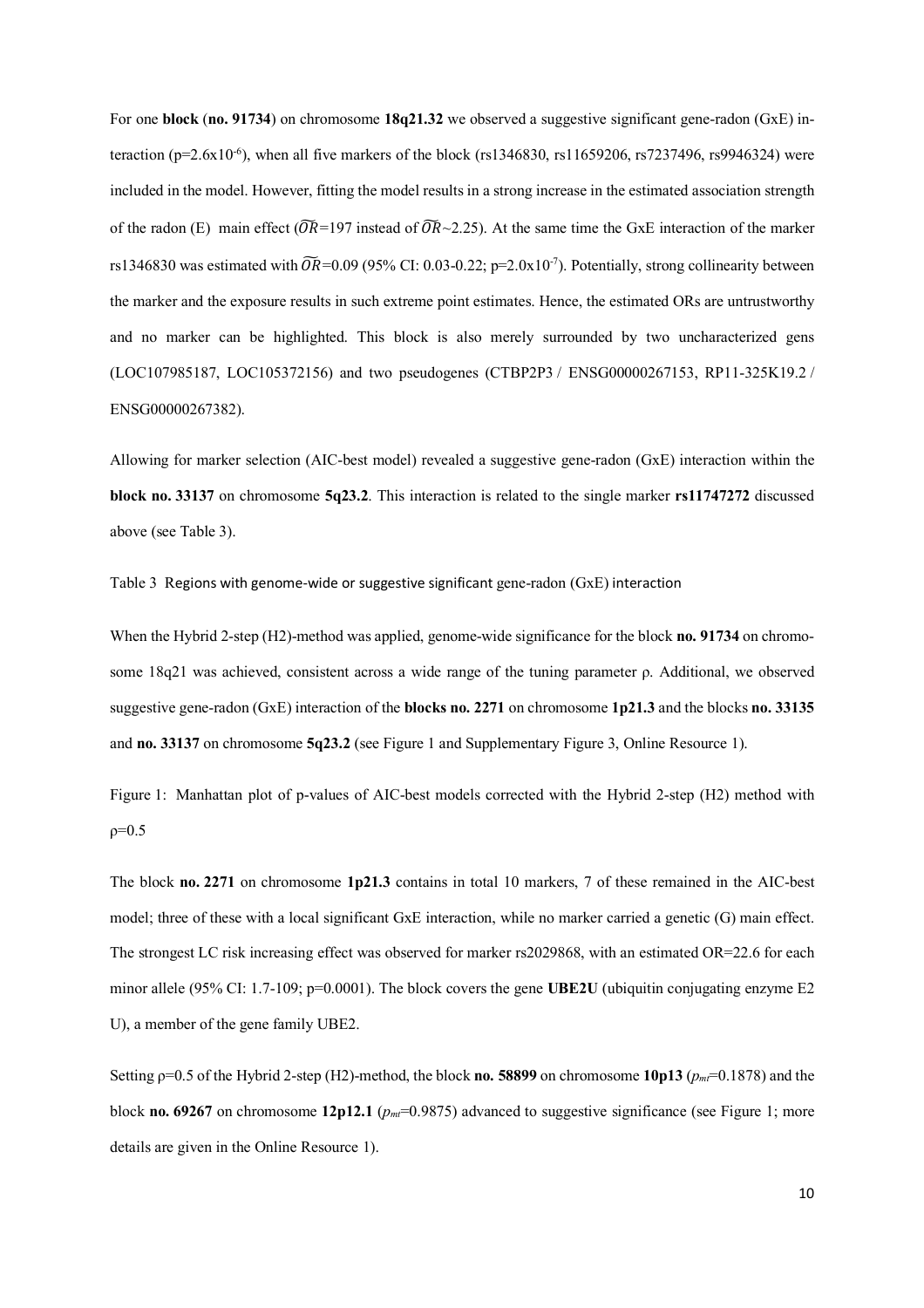#### Gene-set analysis

In total **148 sets of genes** were considered for the analysis; 29 too small or duplicate sets were excluded (see Supplementary Table IV, Online Resource 1); hence 119 gene sets entered the GSA. Among them are 95 sets build according to GO terms, 23 HGNC gene families and one set was built on basis of the literature. These sets contained 6 to 3946 genes (median: 46) and cover 5 to 7237 LD blocks (median: 67).

For two gene sets we observed local significance (see Table 4), further two were borderline significant.

### Table 4 Significant results of the gene-set enrichment analysis

The most significant gene set was **"DNA dealkylation involved in DNA repair"** (GO:0006307;  $p_{GS} = 0.0139$ ). It consists of 10 genes and comprises genotyped markers in 90 LD blocks. For 15 of these 90 LD blocks (16%) at least local significant interactions were observed in the multi-marker analysis, in contrast to 6404 out of all remaining 90 768 LD-blocks (7%). This set hosts 7 "driving"-genes assigned to 21 "driving"-LD blocks. The most significant LD-block (no. 84619, p=0.0005 for gene-radon interaction) is located within the gene **FTO** (fat mass and obesity-associated protein) on chromosome 16q12.2, also known as **ALKBH9** (alpha-ketoglutarate dependent dioxygenase).

Within the GO hierarchy of terms, GO:0006307 is a direct subtopic of DNA repair (GO:0006281) which yielded a *pGS*=1.0, as well as of DNA dealkylation (GO:0035510), which was not tested. The second best subtopic of DNA repair (GO:0006281) was the double-strand break repair via single-strand annealing (GO:0045002) with a  $p_{GS}$ =0.1574, which was rank 8 within all tested gene sets. For comparison, e.g. double-strand break repair (GO:0006302) attained rank 75 with *pGS* =0.834.

The other significant set was the gene family  $\text{HGNC:476}$ , microRNAs" ( $p_{GS}$ =0.0159), which consists by definition of 1776 very short, non-coding genes, but markers were genotyped for only 147 of these genes. This set hosts in total 38 "driving" genes assigned to 44 "driving" LD-blocks, spread over all chromosomes.

The gene sets ..acyl-CoA metabolic process<sup>"</sup> (GO:0006637,  $p_{GS}$ =0.0538) and "Membrane" (GO:0016020, *pGS*=0.0558) were borderline significant.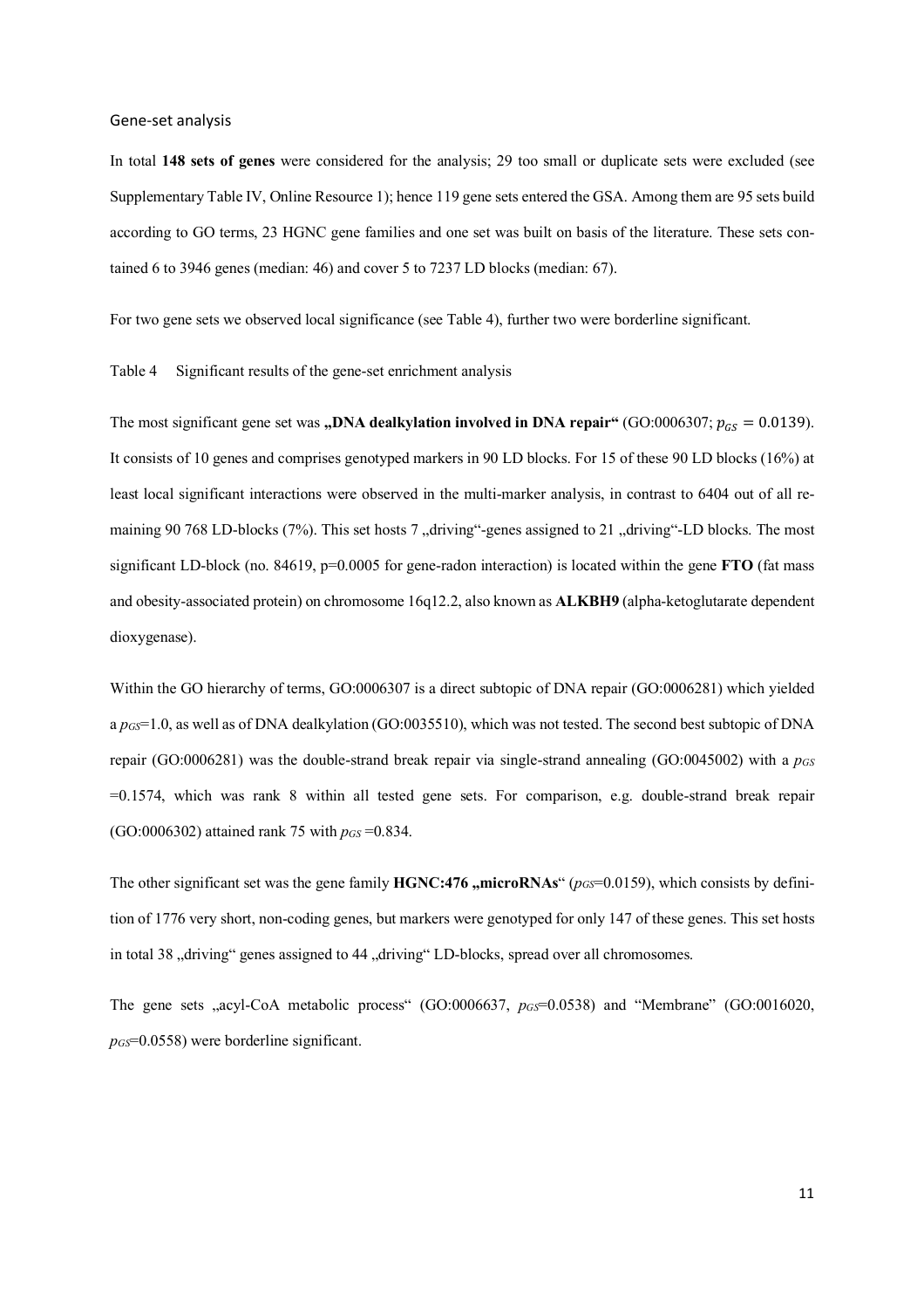## **Discussion**

Lung cancer has a complex disease mechanism, in particular with respect to the interaction of environmental and genetic factors. Environmental exposure to the radioactive noble gas radon is considered as the second strongest risk factor for LC in the general population; but the occupational exposure of former uranium miners, e.g. of the Wismut mining company, can be tens of times higher. We conducted a genome-wide gene-radon interaction analysis on LC using data of 28599 samples from 27 studies in men and women of European descent. Although heterogeneity in genetic susceptibility across histological subtypes of LC was demonstrated, the informative sample (n=463 miners, comprising 49 exposed LC cases) is too small to stratify the analysis by histological subtypes or by smoking behaviour (McKay et al. 2017). We performed three types of analyses: single-marker and multi-marker interaction analyses and gene-set enrichment analysis on top of the latter. We determined significance according to the Hybrid 2-step (H2) method of Murcray et al. (2011). In brief, markers or regions with marginal effect in a disease-gene (DxG) or an environmental-gene (ExG) model are given a higher a-priori weight for the final test on gene-environmental (GxE) interaction on then disease (D).

We detected a genome-wide significant gene-radon interaction for marker **rs12440014** ( $p_{mt}=0.03856$ ) located within the gene **CHRNB4** on chromosome **15q25.1**, a well-known LC susceptibility region (Bosse and Amos 2018; Sakoda et al. 2011). Previously this intronic marker was described as associated with LC ( $p=2.8x10^{-52}$ ; OR=0.80; 95% CI: 0.78-0.83) in Caucasians (McKay et al. 2017). In our analysis we observed no significant genetic main effect ( $\overline{OR}$ =0.99, 95% CI: 0.88-1.12), but a lower LC risk for carriers of the minor allele among the occupationally radon exposed miners ( $\geq$ 50 WLM), compared to non-carriers or not occupationally exposed individuals, respectively ( $\widetilde{OR}$ =0.26 per minor allele, 95% CI: 0.11-0.60). The region 15q25.1 hosts three genes (CHRNA5, CHRNA3 and CHRNB4) that encode nicotinic acetylcholine receptor (nAChR) subunits. Due to strong linkage disequilibrium in this region, the observed interaction may possibly only mark interactions of functional variants in neighbouring genes. It is also believed that the association of this region with lung cancer cannot be reduced to a single variant, but is modified by age and smoking (Sakoda et al. 2011). In vitro studies examining the functional role of the genes at 15q24-25.1 in human lung tissue notified an involvement of *CHRNA3* and *CHRNA5* in lung carcinogenesis. An up-regulation of CHRNA5 and a down-regulation of CHRNA3 in lung adenocarcinoma as compared with the normal lung was observed (Falvella et al. 2009). However CHRNA3 is not required to maintain cancer cell proliferation (Liu et al. 2009).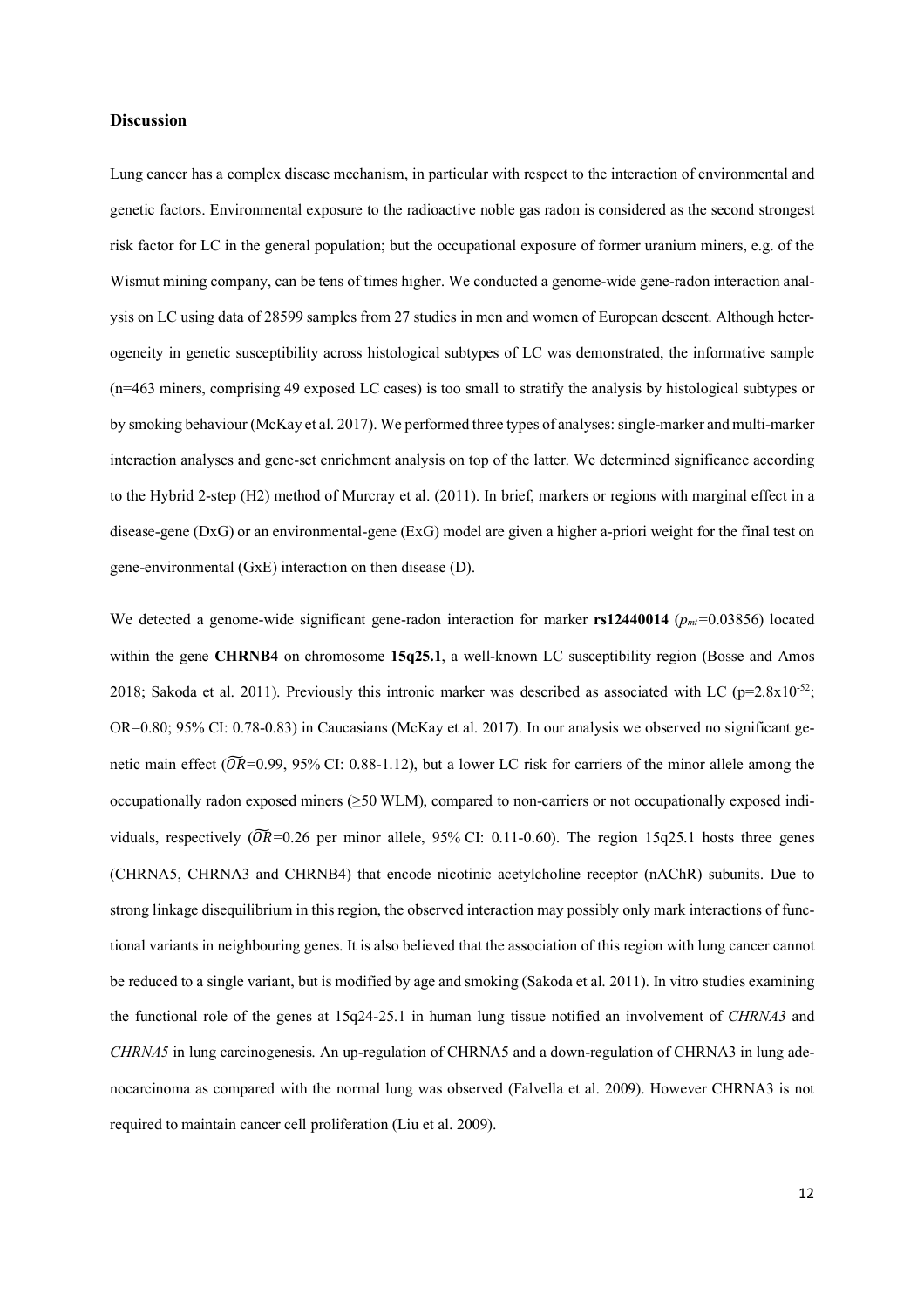The marker rs16969968 assigned to CHRNA3 was most detailed discussed as associated with smoking quantity and nicotine dependence, suggesting that this variant confers risk of LC through its effect on tobacco addiction. Interestingly, no modification of risk was found across smoking categories or histological subtypes of LC (Bosse and Amos 2018; Sakoda et al. 2011). Also, evidence exists that nAChRs can be directly associated with lung carcinogenesis owing to the complexity of nAChR function in the brain (Papke 2014). This is of interest, since a sub-multiplicative interaction between radon and smoking in causing LC was speculated independently in several uranium miner cohorts and case-control studies (Leuraud et al. 2011; National Research Council 1999; Schubauer-Berigan et al. 2009). The estimated excess relative risk (ERR) per WLM was higher for never than for current smokers (e.g. ERR/WLM=0.012 for never and long-term ex-smokers vs. ERR/WLM=0.007 for short-term ex- and current smokers (Leuraud et al. 2011)). This resulted in a small decrease of the point estimate of the relative risk for current smokers compared to never smokers from RR=6.70 (unadjusted on radon exposure) to RR=6.41 (adjusted on radon exposure). However, the difference was statistically not significant. Accordingly, a protective effect of smoking against radon induced LC was hypothesized and justified by thicker mucus layer and increased mucus velocities. Contrary, Baias et al. (2010) calculated the local radiation dose due to inhaled radon progeny in bronchial target cells to be twice as high in heavy smokers compares to never smokers. However, the apparent "LC protection by smoking" perhaps results from interaction in opposite direction of genes at chromosome **15q25.1** with smoking- respectively radon-induced LC.

Furthermore, the risk of LC for homozygous carriers of the minor allele of two markers within **15q25.1** (rs8034191, rs1051730) was estimated as at least five-fold higher in subjects who had a familial history of LC (Liu et al. 2008). We have discovered LC-risk stratification within this genomic region with respect to radon. Thus the observed familial risk of the region **15q25.1** may in part be caused by a common environmental radon exposure, albeit at a lower level than the occupational exposure of former uranium miners.

The most significant gene-radon interaction outside suspected LC susceptibility regions (Bosse and Amos 2018) was observed for **UBE2U** (1p21.3), a gene of the family of ubiquitin-conjugating enzymes UBE2, also known as E2 enzymes. The coded enzyme performs a central step in the ubiquitination reaction that targets a protein for degradation, a major factor for life and death of proteins (van Wijk and Timmers 2010). Protein ubiquitination is a pivotal regulatory reaction promoting the cellular responses to DNA damage (Guo et al. 2017; Kazma et al. 2012). **UBE2U** was recently identified as a positive regulator of TP53BP1, which promotes the formation of ionizing radiation-induced foci and thereby chromatin responses at DSBs in human cell lines (Guo et al. 2017). E2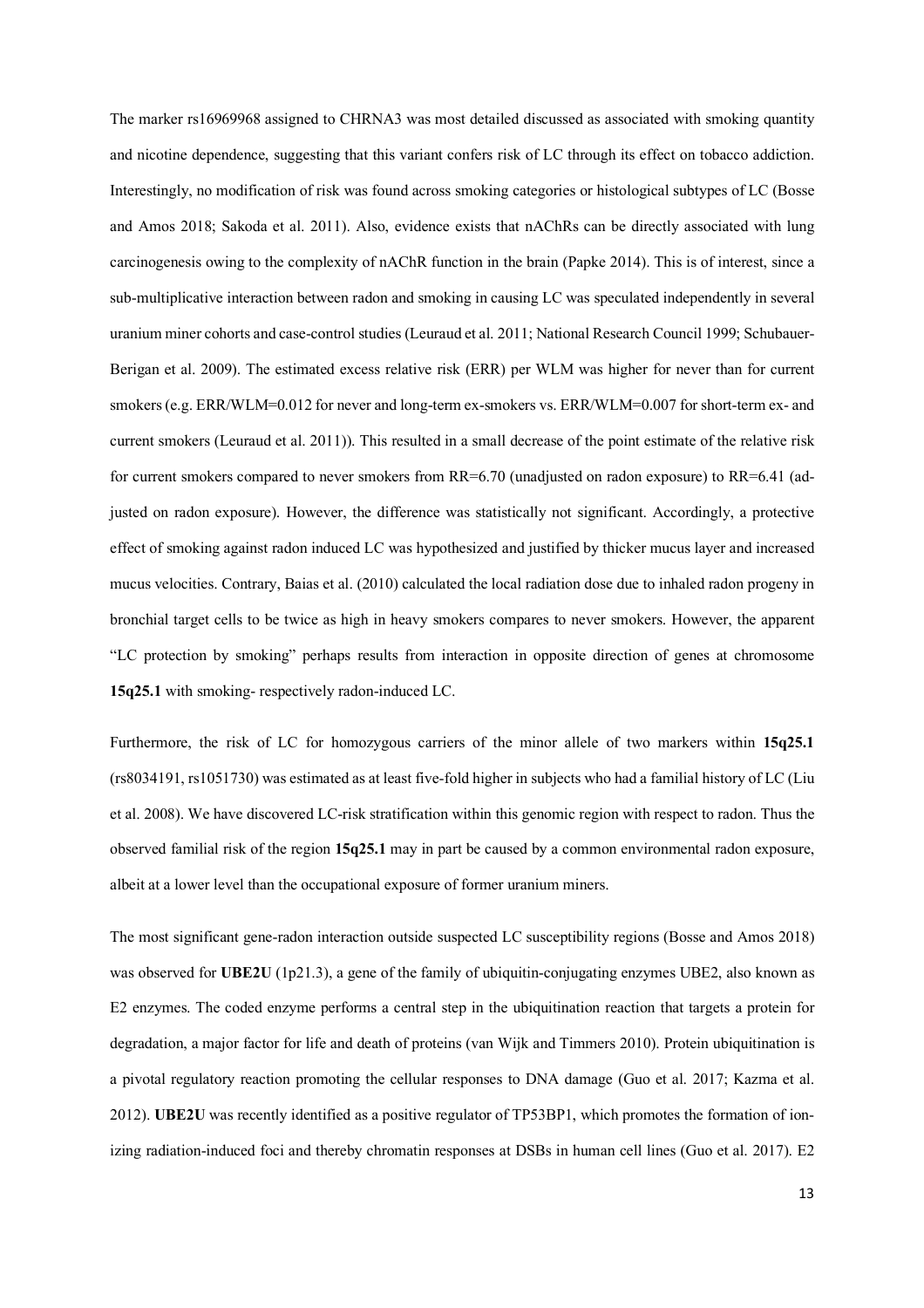ligases are in general involved in multiple biological processes, for example UBE2T (1q32.1) promotes efficient DNA repair; UBE2B (5q31.1) is involved in UV mutagenesis, and UBE2N (12q22) is implicated in post-replication DNA repair following UV and ionizing radiations. UBE2N was associated with LC by a candidate gene approach (p=7x10<sup>-6</sup>) (Kazma et al. 2012). The strong involvement of the human E2 ubiquitin- and ubiquitin-like conjugating enzymes in DNA damage signalling and DNA-repair processes confirms mechanistically the plausibility for the observed gene-radon interaction of UBE2U resulting in an increased radiations sensitivity for individuals bearing this genetic make-up.

In a review of DNA repair and cancer risk Romero-Laorden and Castro (2017) recently stated that defects in DNA repair genes are the genetic events most commonly involved in hereditary cancers. Once the DNA is damaged 16 or more repair mechanisms can be engaged, and a substantial cross-talk between these pathways exist (Ciccia and Elledge 2010). Exposure of a cell to a dose of 1 Gy of X-rays can cause more than 1000 base lesions, about 1000 single-strand breaks (SSBs) and 30-40 double-strand DNA breaks (DSBs) (Ward 1988). DSBs, the most harmful lesions, are repaired by an intricate network of multiple DNA repair pathways; inter alia single-strand annealing (SSA), non-homologous end-joining (NHEJ) or homologous recombination (HR) (Ciccia and Elledge 2010). Seven of the 93 genes suspected to affect susceptibility to LC are DNA repair genes: BRCA2, CHEK2, GTF2H4, MSH5, PMS1, RAD52, XRCC4. Only the first (HR and SSA), the second last (HR and SSA) and the last (NHEJ) belong to DSB repair pathways.

Because gene-radon interaction with a long-term occupational exposure to radon was investigated, we expected findings to be related to DNA repair, in particular DSB (Robertson et al. 2013). To our surprise we did not achieve cumulative significance overall on DNA-repair genes (GO:0006281, p=1.0), nor for DSB repair (GO:0006302, p=0.8340) or SSB repair (GO:0000012, p=0.9204). This missing significance may be attributed to the nature of the applied test in the GSA. The power for broadly defined gene sets of interest is low, because these contain too many not associated genes. For the more specifically defined pathway SSA of DSB repair we achieved a stronger, albeit not significant signal for association (GO:0045002, p=0.1574). Local significance was achieved for genes involved in DNA dealkylation involved in DNA repair (G0:0006307, p=0.0139), a reaction to DNA damage caused by **free radicals and other reactive species** generated by metabolism which results in alkylated bases. Ionizing radiation induces this type of DNA damage by indirect radiation reactions through the induction of ROS. Bases can become oxidized**, alkylated**, or hydrolysed through interactions with these agents (Dexheimer 2013). These lesions are repaired through base excision repair.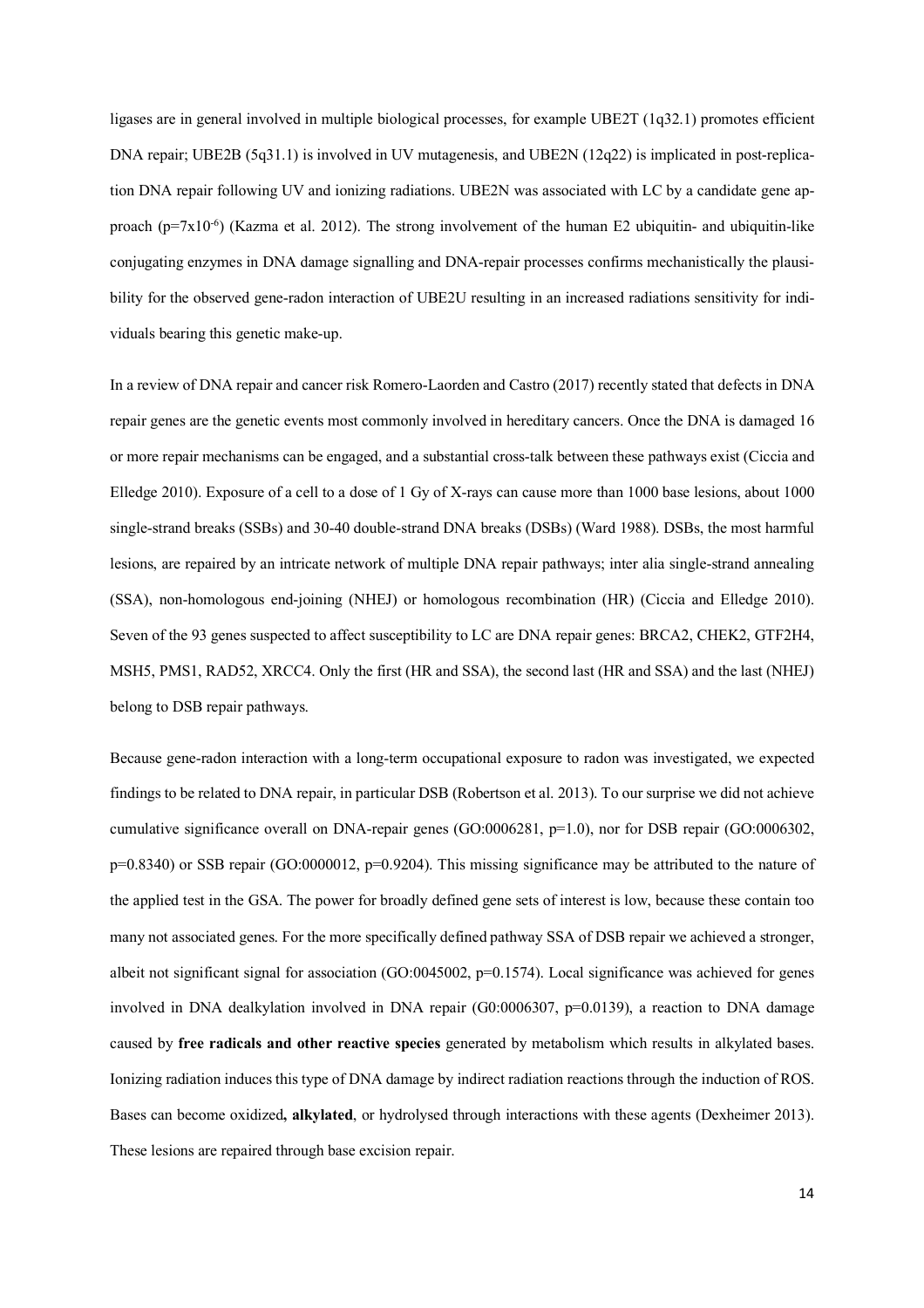To our knowledge, this is the first genome-wide investigation for radon exposure x gene interaction with respect to LC. We have combined samples of disparate sizes from several sources, resulting in an extreme relation of 1 exposed to about 90 unexposed individuals. The most informative subsample consists of only 463 former uranium miners but with carefully determined occupational exposure to radon. To have enough power for the genome-wide analysis, we had to include such a large amount of controls. This should be seen as a necessity rather than a disadvantage, given the small available sample of occupational radon-exposed lung cancer cases. We were further forced to make some assumptions, e.g. no participant of a TRICL/ILCCO study was substantial long-term exposed to radon ( $WLM < 50$ ) However, even long-term but low-dose exposure to radon, occupational (Kreuzer et al. 2015) as well as residential (Darby et al. 2005), was previously associated with a small increase in lung cancer risk. Thus, the small risk of misclassifying few of the many participants of a TRICL/ILCCO study is more likely for cases than for controls. Hence the allocation made is conservative in terms of statistical testing.

We also needed to fix the marginal odds ratio for radon exposure to the value observed within the miners. Subgroup analysis by histological cancer type could not be performed owing to the small number of exposed cases, in particular those with reliable records.

The risk of confounding effect due to smoking on radon-associated risk for lung cancer was previously investigated in a case-control study nested in the cohort of German uranium miners. The estimation of radon-related lung cancer risks was robust against model fitting with and without smoking. Consequently, smoking does not act as a major confounder (Schnelzer et al. 2010). Potential confounding due to other mining related exposures was also examined within the German uranium miners cohort (Kreuzer et al. 2010a; Preston et al. 2003). The correlation between measured radon exposure with external gamma radiation, long-lived radionuclides or arsenic was low; the correlation with fine dust or silica dust was moderate. The influence of adjustment for these potential confounders on the exposure–response relationship was only modest. Hence major confounding by these other occupational risk factors can be excluded (Walsh et al. 2010).

The reported study was restricted to Caucasian populations to minimize population stratification. Although the miners came from a small area in the middle of Germany, no differing genetic background compared to the TRICL/ILCCO samples from Russia to Hawaii was found. The results may not be generalized to other ethnicities because of different genetic background. It should also be noted that within the small sample of miners, controls are long-term survivors with a disproportionally high sampling of high radon exposed subjects. To discover further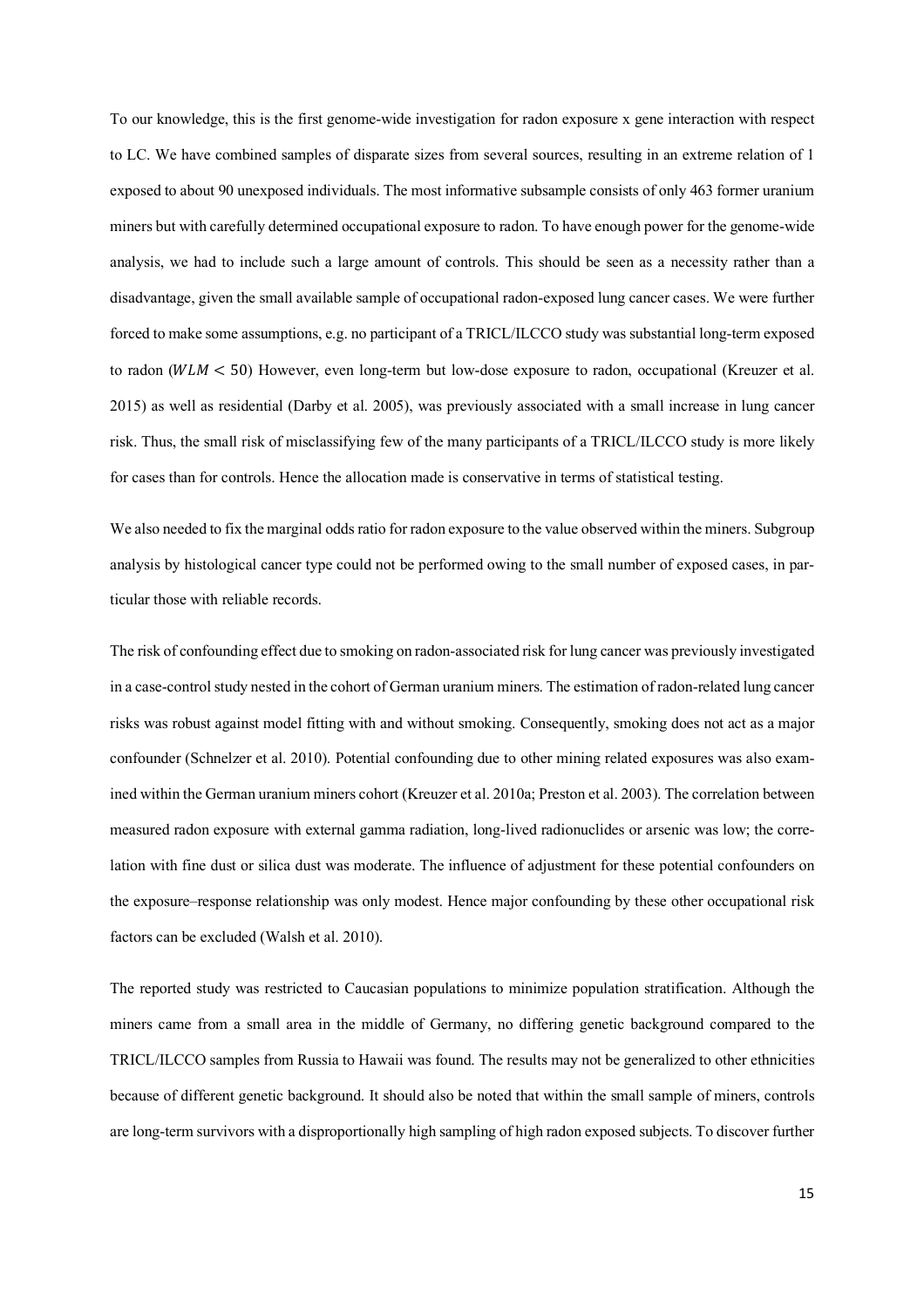susceptibility genes for radon-related lung cancer or to assess the usefulness of determining the susceptibility of a subject, e.g. genetic testing requires further study.

## **Conclusion**

We could demonstrate that the well-established association of the genomic region 15q25 might be influenced in parts by exposure to radon among uranium miners. Further, the susceptibility to lung cancer is related to the functional capability of DNA damage signalling via ubiquitination processes and repair of radiation-induced double strand breaks by the single-strand annealing mechanism.

Supplementary materials and methods, supplementary figures I to III, supplementary tables I to IV and further discussion of the gene-radon interaction at 10p13 and 12p12.1can be found at Online Resource 1.

## **Compliance with ethical standards**

**Conflict of interest:** The authors declare that they have no conflict of interest.

**Funding:** This investigation, respectively the data sources used, were funded by following bodies:

Federal Ministry for the Environment, Nature Conservation and Nuclear Safety (Bundesministerium für Umwelt, Naturschutz und Reaktorsicherheit, BMU) (3608S04532 to G. Johnen and B. Pesch for sample collection of the German Uranium Miners Bio- and Databank (GUMB), 3614S10013, 3614S10014, 3615S32253 to H. Bickeböller for planning, genotyping, quality control and analysis of this project)

National Institutes of Health (U19-CA148127, CA148127S1, 1U19CA148127-02 to Transdisciplinary Research for Cancer in Lung)

Cancer Care Ontario Research (to R.J. Hung for ILCCO data harmonization)

FIS-FEDER/Spain (FIS-01/310, FIS-PI03- 0365, FIS-07-BI060604 for the CAPUA study)

FICYT/Asturias (FICYT PB02-67 and FICYT IB09-133 for the CAPUA study)

National Institute of Health / National Cancer Institute (UM1 CA167462 to G.E. Goodman for the CARET study)

National Institute of Health R01 (CA111703 to C. Chen, 5R01 CA151989-01A1 to J.A. Doherty, both for the CARET study)

Roy Castle Lung Cancer Foundation (for the Liverpool Lung project)

National Cancer Institute (CA092824, CA090578, CA074386; for the Harvard Lung Cancer Study)

Canadian Cancer Society Research Institute (020214 for the MSH-PMH study)

Ontario Institute of Cancer and Cancer Care Ontario Chair Award (to R.J. Hung and G.Liu for the MSH-PMH study)

Alan Brown Chair and Lusi Wong Programs at the Princess Margaret Hospital Foundation (for the MSH-PMH study)

Norwegian Cancer Society/Norwegian Research Council (for the Norway study)

James & Esther King Biomedical Research Program (09KN-15, for the TLC study)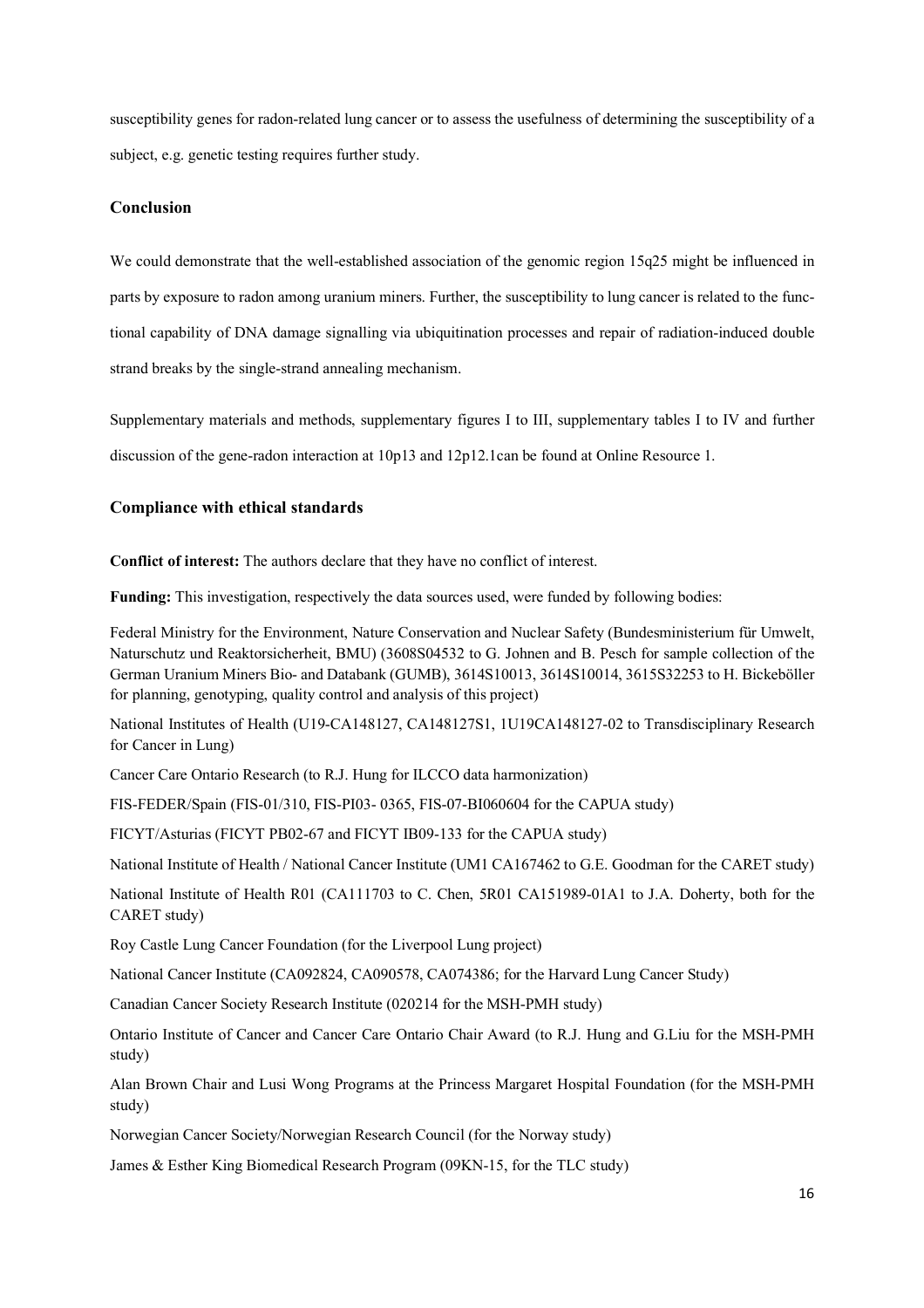National Institutes of Health Specialized Programs of Research Excellence (SPORE) Grant (P50 CA119997, for the TLC study)

Cancer Center Support Grant (CCSG) at the H. Lee Moffitt Cancer Center and Research Institute (P30-CA76292, for the TLC study)

Vanderbilt University Medical Center's BioVU (1S10RR025141-01, for the Vanderbilt Lung Cancer Study)

National Center for Advancing Translational Sciences (UL1TR000445 for the Vanderbilt Lung Cancer Study)

National Cancer Institute (K07CA172294 to Aldrich for the Vanderbilt Lung Cancer Study)

National Genome Research Institute (U01HG004798, to Crawford for the Vanderbilt Lung Cancer Study)

Chief Physician Johan Boserup and Lise Boserup Fund / Danish Medical Research Council and Herlev Hospital ( for the Copenhagen General Population Study)

National Center for Research Resources (P20RR018787 for the NELCS study)

Department of Defense / Congressionally Directed Medical Research Program, US Army Medical Research and Materiel Command Program (10153006 (W81XWH-11-1-0781 for NELCS study within the Kentucky Lung Cancer Research Initiative)

International Agency for Research on Cancer (for coordination the IARC L2 study)

National Institutes of Health (R01-DE12206, P01-CA68384, R01-DE13158 for the Tampa Lung Cancer Study)

Terry Fox Research Institute and the Canadian Partnership Against Cancer (for the Pan-Canadian Early Detection of Lung Cancer Study)

**Ethical approval:** The sampling of blood from the Wismut miners was approved by the Bavarian Medical Asso-

ciation (Bayerische Landesärztekammer) #08082 and the German Federal Commissioner for data protection and

freedom of information. This research was approval from the Dartmouth Committee for Protection of Human

Subjects on 7/30/2014 with id STUDY00023602.

**Informed consent:** Informed consent was obtained from all individual participants included in the study."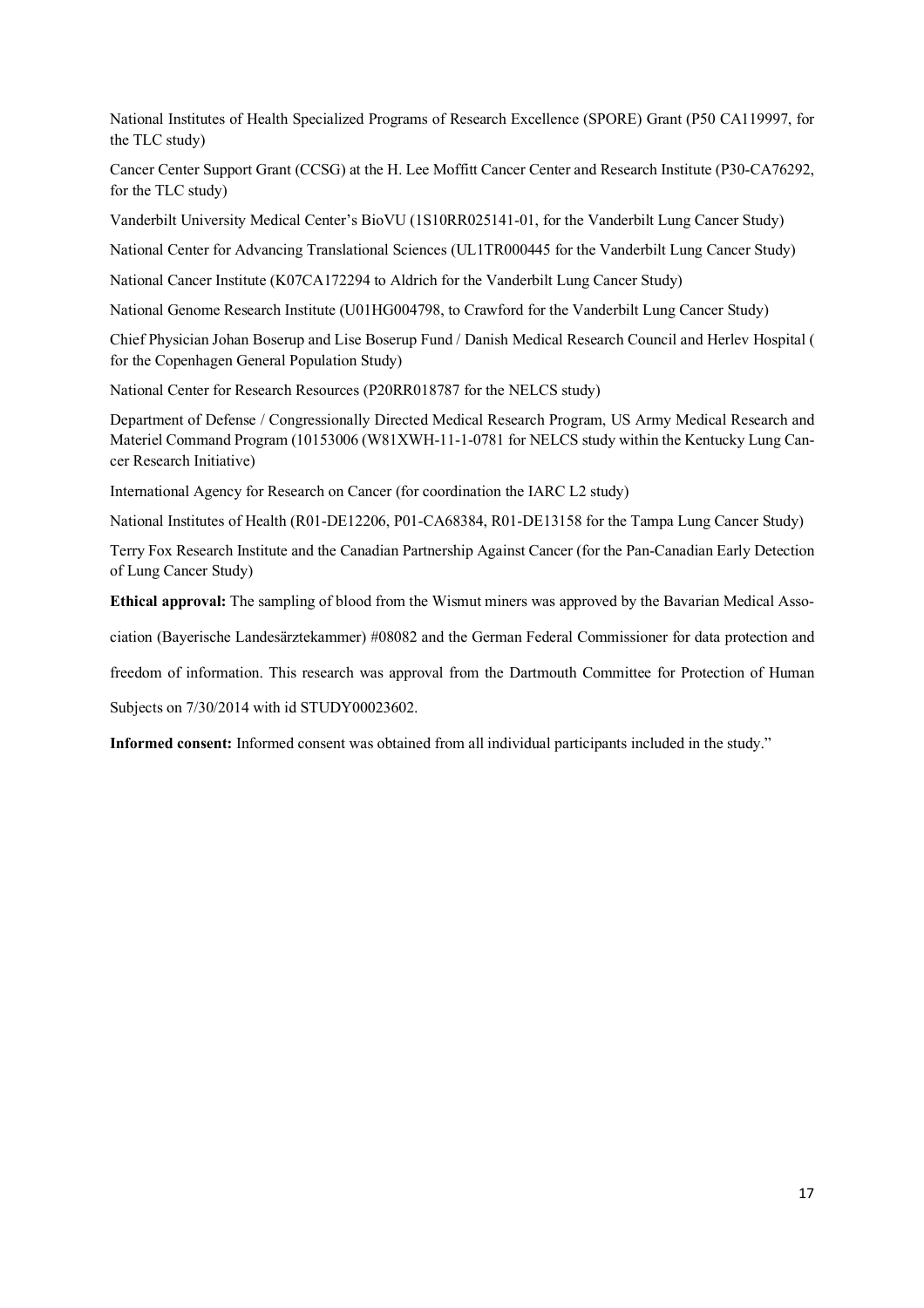## **References**

- Alexander DH, Novembre J, Lange K (2009) Fast model-based estimation of ancestry in unrelated individuals. Genome research 19(9):1655-64 doi:10.1101/gr.094052.109
- Amos CI, et al. (2017) The OncoArray Consortium: A Network for Understanding the Genetic Architecture of Common Cancers. Cancer epidemiology, biomarkers & prevention : a publication of the American Association for Cancer Research, cosponsored by the American Society of Preventive Oncology 26(1):126-135 doi:10.1158/1055-9965.EPI-16-0106
- Amos CI, et al. (2008) Genome-wide association scan of tag SNPs identifies a susceptibility locus for lung cancer at 15q25.1. Nat Genet 40(5):616-622
- Ashburner M, et al. (2000) Gene ontology: tool for the unification of biology. The Gene Ontology Consortium. Nat Genet 25(1):25-29
- Baias PF, Hofmann W, Winkler-Heil R, Cosma C, Duliu OG (2010) Lung dosimetry for inhaled radon progeny in smokers. Radiation protection dosimetry 138(2):111-8 doi:10.1093/rpd/ncp183
- Bhatlekar S, Fields JZ, Boman BM (2014) HOX genes and their role in the development of human cancers. Journal of Molecular Medicine 92(8):811-823 doi:10.1007/s00109-014-1181-y
- Bosse Y, Amos CI (2018) A Decade of GWAS Results in Lung Cancer. Cancer epidemiology, biomarkers & prevention : a publication of the American Association for Cancer Research, cosponsored by the American Society of Preventive Oncology 27(4):363-379 doi:10.1158/1055-9965.EPI-16- 0794
- Brennan P, Hainaut P, Boffetta P (2011) Genetics of lung-cancer susceptibility. The lancet oncology 12(4):399-408 doi:10.1016/s1470-2045(10)70126-1
- Brüske-Hohlfeld I, et al. (2006) Lung cancer risk among former uranium miners of the WISMUT Company in Germany. Health physics 90(3):208-16 doi:10.1097/01.HP.0000175443.08832.84
- Chen HJ, et al. (2015a) Contribution of Genotype of DNA Double-strand Break Repair Gene XRCC3, Gender, and Smoking Behavior to Lung Cancer Risk in Taiwan. Anticancer research 35(7):3893- 9
- Chen LS, et al. (2015b) CHRNA5 Risk Variant Predicts Delayed Smoking Cessation and Earlier Lung Cancer Diagnosis-A Meta-Analysis. J Natl Cancer Inst 107(5) doi:10.1093/jnci/djv100
- Ciccia A, Elledge SJ (2010) The DNA damage response: making it safe to play with knives. Molecular cell 40(2):179-204 doi:10.1016/j.molcel.2010.09.019
- Cunningham F, et al. (2015) Ensembl 2015. Nucleic Acids Res 43(Database issue):D662-9 doi:10.1093/nar/gku1010
- Darby S, et al. (2005) Radon in homes and risk of lung cancer: collaborative analysis of individual data from 13 European case-control studies. BMJ 330(7485):223
- Dexheimer TS (2013) DNA Repair Pathways and Mechanisms. In: Mathews LA, Cabarcas SM, Hurt EM (eds) DNA Repair of Cancer Stem Cells. Springer Netherlands, Dordrecht, p 19-32
- Falvella FS, et al. (2009) Transcription deregulation at the 15q25 locus in association with lung adenocarcinoma risk. Clinical cancer research : an official journal of the American Association for Cancer Research 15(5):1837-42 doi:10.1158/1078-0432.CCR-08-2107
- Gray KA, Yates B, Seal RL, Wright MW, Bruford EA (2015) Genenames.org: the HGNC resources in 2015. Nucleic Acids Res 43(Database issue):D1079-85 doi:10.1093/nar/gku1071
- Grosche B, Kreuzer M, Kreisheimer M, Schnelzer M, Tschense A (2006) Lung cancer risk among German male uranium miners: a cohort study, 1946-1998. British journal of cancer 95(9):1280-7 doi:10.1038/sj.bjc.6603403
- Guo Y, An L, Ng HM, Sy SM, Huen MS (2017) An E2-guided E3 Screen Identifies the RNF17-UBE2U Pair as Regulator of the Radiosensitivity, Immunodeficiency, Dysmorphic Features, and Learning Difficulties (RIDDLE) Syndrome Protein RNF168. The Journal of biological chemistry 292(3):967-978 doi:10.1074/jbc.M116.758854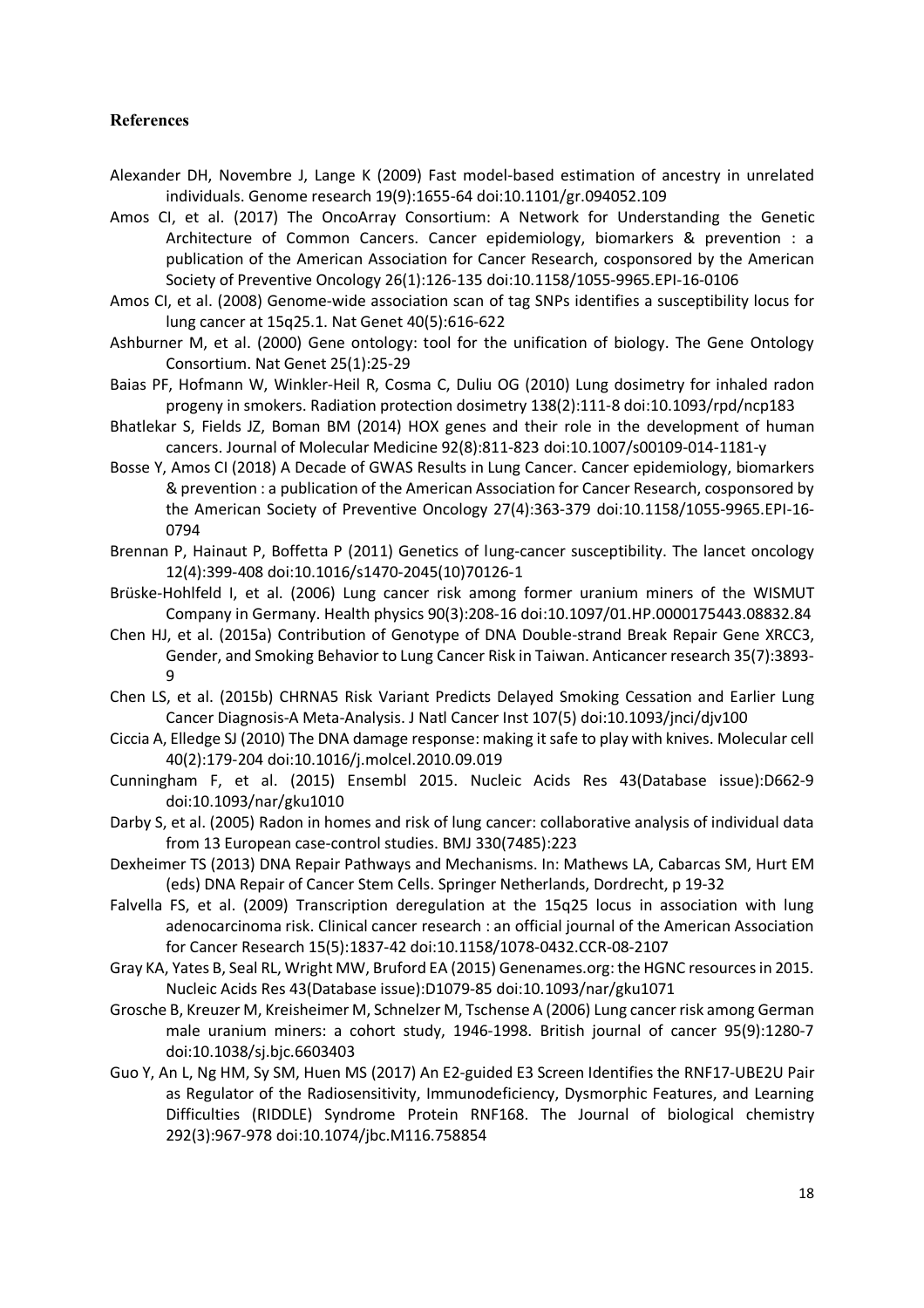- Huckins LM, et al. (2014) Using ancestry-informative markers to identify fine structure across 15 populations of European origin. European journal of human genetics : EJHG 22(10):1190-200 doi:10.1038/ejhg.2014.1
- Ishida M, et al. (2014) Smoking cessation reverses DNA double-strand breaks in human mononuclear cells. PLoS One 9(8):e103993 doi:10.1371/journal.pone.0103993
- Jemal A, Bray F, Center MM, Ferlay J, Ward E, Forman D (2011) Global cancer statistics. CA Cancer J Clin 61(2):69-90
- Kazma R, et al. (2012) Lung cancer and DNA repair genes: multilevel association analysis from the International Lung Cancer Consortium. Carcinogenesis 33(5):1059-64 doi:10.1093/carcin/bgs116
- Kosoy R, et al. (2009) Ancestry informative marker sets for determining continental origin and admixture proportions in common populations in America. Human mutation 30(1):69-78 doi:10.1002/humu.20822
- Kreuzer M, Fenske N, Schnelzer M, Walsh L (2015) Lung cancer risk at low radon exposure rates in German uranium miners. British journal of cancer 113(9):1367-9 doi:10.1038/bjc.2015.324
- Kreuzer M, Grosche B, Schnelzer M, Tschense A, Dufey F, Walsh L (2010a) Radon and risk of death from cancer and cardiovascular diseases in the German uranium miners cohort study: follow-up 1946-2003. Radiation and environmental biophysics 49(2):177-85 doi:10.1007/s00411-009- 0249-5
- Kreuzer M, Schnelzer M, Tschense A, Walsh L, Grosche B (2010b) Cohort profile: the German uranium miners cohort study (WISMUT cohort), 1946-2003. Int J Epidemiol 39(4):980-7 doi:10.1093/ije/dyp216
- Leng S, et al. (2013) Genetic variation in SIRT1 affects susceptibility of lung squamous cell carcinomas in former uranium miners from the Colorado plateau. Carcinogenesis 34(5):1044-50 doi:10.1093/carcin/bgt024
- Leng S, et al. (2016) Radon Exposure, IL-6 Promoter Variants, and Lung Squamous Cell Carcinoma in Former Uranium Miners. Environmental health perspectives 124(4):445-51 doi:10.1289/ehp.1409437
- Leuraud K, et al. (2011) Radon, smoking and lung cancer risk: results of a joint analysis of three European case-control studies among uranium miners. Radiat Res 176(3):375-87
- Liu P, et al. (2008) Familial aggregation of common sequence variants on 15q24-25.1 in lung cancer. J Natl Cancer Inst 100(18):1326-30 doi:10.1093/jnci/djn268
- Liu Y, et al. (2009) Haplotype and cell proliferation analyses of candidate lung cancer susceptibility genes on chromosome 15q24-25.1. Cancer research 69(19):7844-50 doi:10.1158/0008- 5472.CAN-09-1833
- McColl N, et al. (2015) European Code against Cancer 4th Edition: Ionising and non-ionising radiation and cancer. Cancer epidemiology 39 Suppl 1:S93-100 doi:10.1016/j.canep.2015.03.016
- McKay JD, et al. (2017) Large-scale association analysis identifies new lung cancer susceptibility loci and heterogeneity in genetic susceptibility across histological subtypes. Nat Genet 49(7):1126- 1132 doi:10.1038/ng.3892
- Mukherjee B, Ahn J, Gruber SB, Rennert G, Moreno V, Chatterjee N (2008) Tests for gene-environment interaction from case-control data: a novel study of type I error, power and designs. Genetic epidemiology 32(7):615-26 doi:10.1002/gepi.20337
- Murcray CE, Lewinger JP, Conti DV, Thomas DC, Gauderman WJ (2011) Sample size requirements to detect gene-environment interactions in genome-wide association studies. Genetic epidemiology 35(3):201-10 doi:10.1002/gepi.20569
- National Research Council (1999) Health Effects of Exposure to Radon: BEIR VI, Washington (DC)
- Papke RL (2014) Merging old and new perspectives on nicotinic acetylcholine receptors. Biochemical pharmacology 89(1):1-11 doi:10.1016/j.bcp.2014.01.029
- Pesch B, Johnen G, Lehnert M (2015) Aufbau einer Bioproben-Bank von ehemaligen Beschäftigten der SAG / SDAG Wismut – Pilotstudie. Ressortforschungsberichte zur kerntechnischen Sicherheit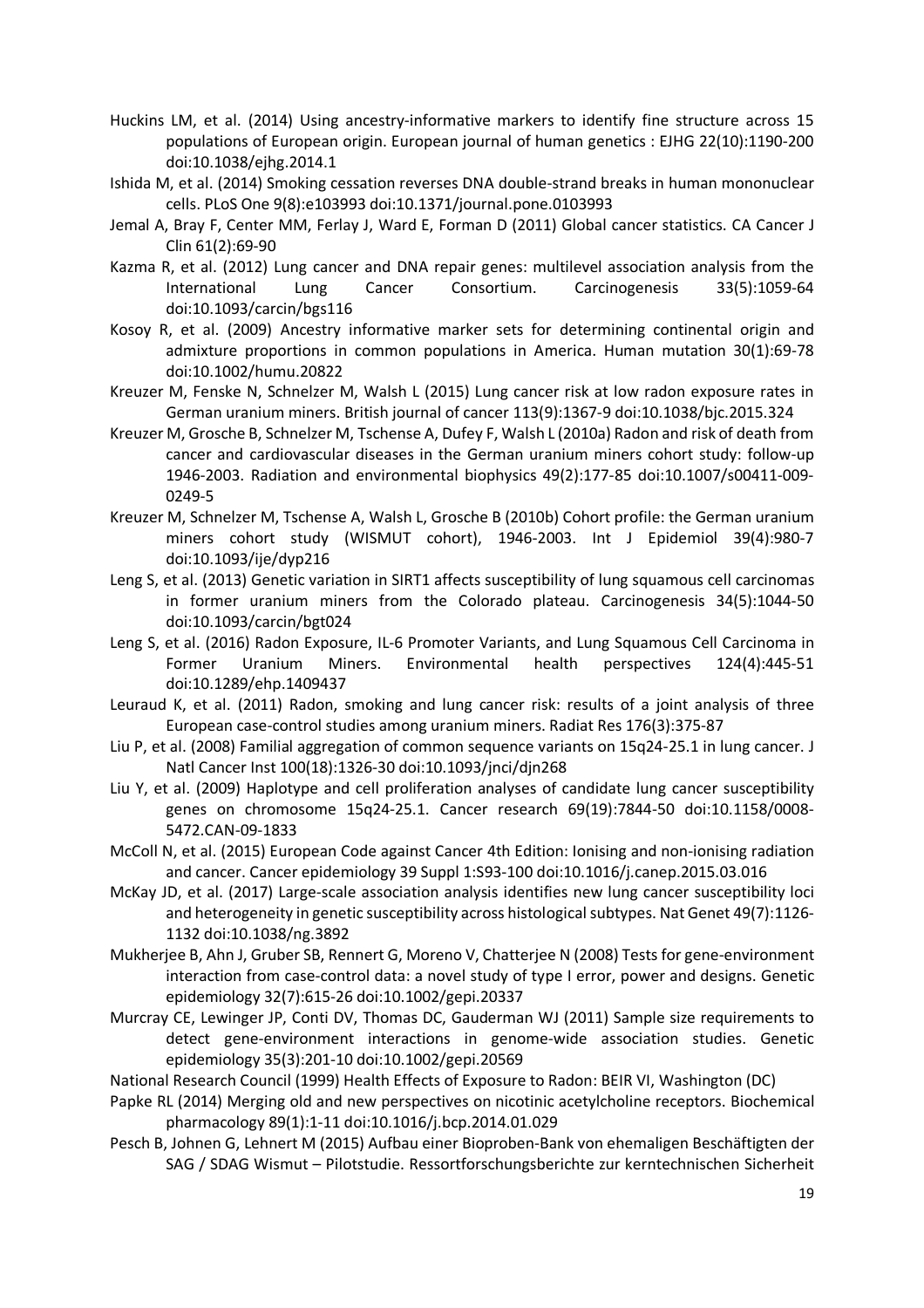und zum Strahlenschutz. BfS - Bundesamt für Strahlenschutz. https://doris.bfs.de/jspui/handle/urn:nbn:de:0221-2015102213745. Accessed 29 June 2017

- Preston DL, Shimizu Y, Pierce DA, Suyama A, Mabuchi K (2003) Studies of mortality of atomic bomb survivors. Report 13: Solid cancer and noncancer disease mortality: 1950-1997. Radiat Res 160(4):381-407
- Purcell S, et al. (2007) PLINK: a tool set for whole-genome association and population-based linkage analyses. Am J Hum Genet 81(3):559-75 doi:10.1086/519795
- Ridge CA, McErlean AM, Ginsberg MS (2013) Epidemiology of lung cancer. Seminars in interventional radiology 30(2):93-8 doi:10.1055/s-0033-1342949
- Robertson A, Allen J, Laney R, Curnow A (2013) The cellular and molecular carcinogenic effects of radon exposure: a review. International journal of molecular sciences 14(7):14024-63 doi:10.3390/ijms140714024
- Romero-Laorden N, Castro E (2017) Inherited mutations in DNA repair genes and cancer risk. Curr Probl Cancer 41(4):251-264 doi:10.1016/j.currproblcancer.2017.02.009
- Rosenberger A, et al. (2012) Heritability of radiation response in lung cancer families. Genes 3(2):248- 60 doi:10.3390/genes3020248
- Ruano-Ravina A, Pereyra MF, Castro MT, Perez-Rios M, Abal-Arca J, Barros-Dios JM (2014) Genetic susceptibility, residential radon, and lung cancer in a radon prone area. Journal of thoracic oncology : official publication of the International Association for the Study of Lung Cancer 9(8):1073-80 doi:10.1097/JTO.0000000000000205
- Sakoda LC, et al. (2011) Chromosome 15q24-25.1 variants, diet, and lung cancer susceptibility in cigarette smokers. Cancer Causes Control 22(3):449-61 doi:10.1007/s10552-010-9716-1
- Schnelzer M, Hammer GP, Kreuzer M, Tschense A, Grosche B (2010) Accounting for smoking in the radon-related lung cancer risk among German uranium miners: results of a nested case-control study. Health physics 98(1):20-8 doi:10.1097/HP.0b013e3181b8ce81
- Schubauer-Berigan MK, Daniels RD, Pinkerton LE (2009) Radon exposure and mortality among white and American Indian uranium miners: an update of the Colorado Plateau cohort. Am J Epidemiol 169(6):718-30 doi:10.1093/aje/kwn406
- Sethi TK, El-Ghamry MN, Kloecker GH (2012) Radon and lung cancer. Clin Adv Hematol Oncol 10(3):157- 64
- Setsirichok D, et al. (2012) Small Ancestry Informative Marker panels for complete classification between the original four HapMap populations. Int J Data Min Bioinform 6(6):651-74
- Siegel RL, Miller KD, Jemal A (2016) Cancer statistics, 2016. CA Cancer J Clin 66(1):7-30 doi:10.3322/caac.21332
- Stenzel SL, Ahn J, Boonstra PS, Gruber SB, Mukherjee B (2015) The impact of exposure-biased sampling designs on detection of gene-environment interactions in case-control studies with potential exposure misclassification. European journal of epidemiology 30(5):413-23 doi:10.1007/s10654-014-9908-1
- Subramanian A, et al. (2005) Gene set enrichment analysis: a knowledge-based approach for interpreting genome-wide expression profiles. ProcNatlAcadSciUSA 102(43):15545-15550
- Torre LA, Siegel RL, Jemal A (2016) Lung Cancer Statistics. Advances in experimental medicine and biology 893:1-19 doi:10.1007/978-3-319-24223-1\_1
- Vahakangas KH, et al. (1992) Mutations of p53 and ras genes in radon-associated lung cancer from uranium miners. Lancet 339(8793):576-80
- van Wijk SJ, Timmers HT (2010) The family of ubiquitin-conjugating enzymes (E2s): deciding between life and death of proteins. FASEB journal : official publication of the Federation of American Societies for Experimental Biology 24(4):981-93 doi:10.1096/fj.09-136259
- Walsh L, Tschense A, Schnelzer M, Dufey F, Grosche B, Kreuzer M (2010) The influence of radon exposures on lung cancer mortality in German uranium miners, 1946-2003. Radiat Res 173(1):79-90 doi:10.1667/RR1803.1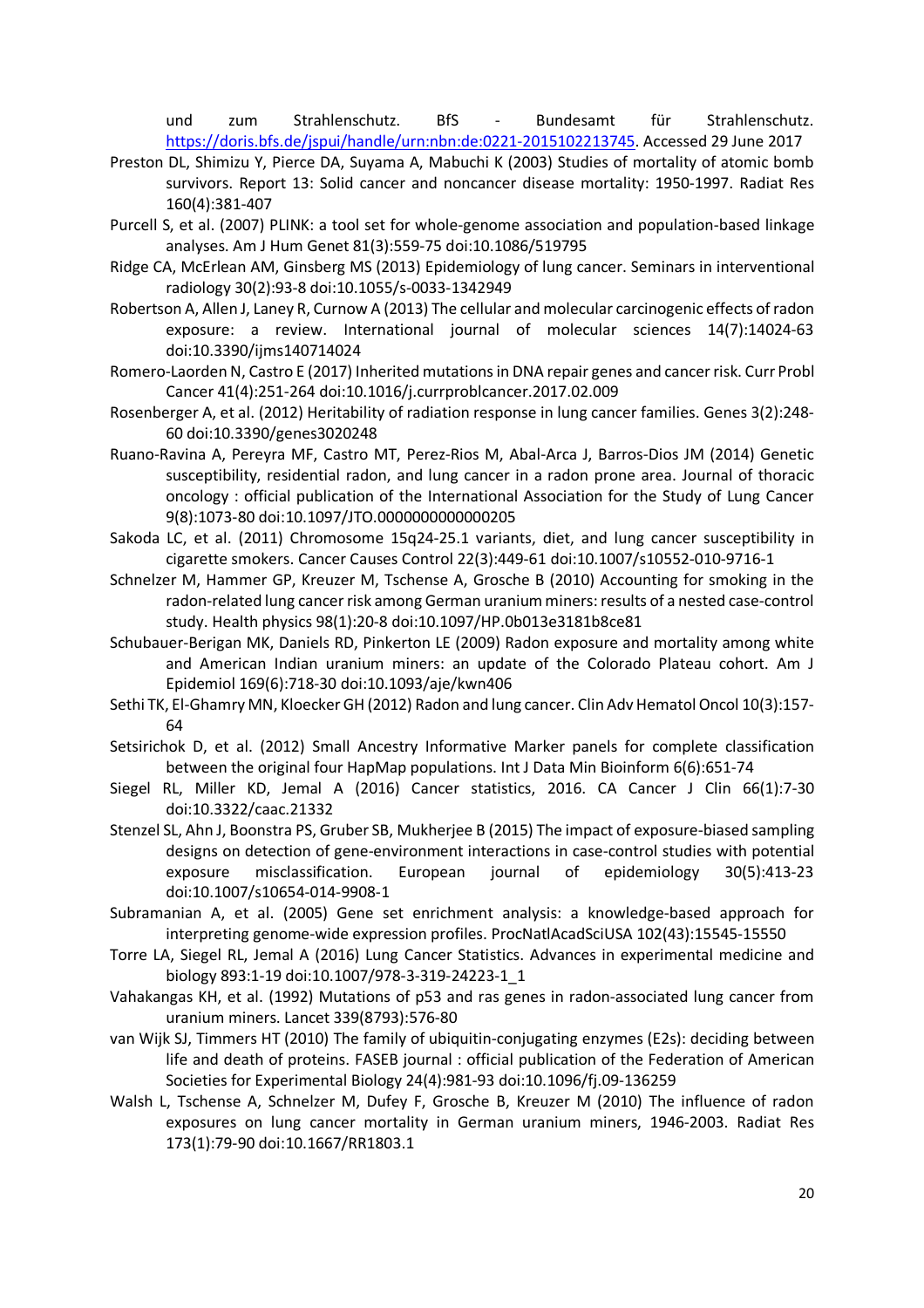- Ward JF (1988) DNA damage produced by ionizing radiation in mammalian cells: identities, mechanisms of formation, and reparability. Progress in nucleic acid research and molecular biology 35:95-125
- Yang J, et al. (2011) Genomic inflation factors under polygenic inheritance. European journal of human genetics : EJHG 19(7):807-12 doi:10.1038/ejhg.2011.39
- Yngveson A, Williams C, Hjerpe A, Lundeberg J, Soderkvist P, Pershagen G (1999) p53 Mutations in lung cancer associated with residential radon exposure. Cancer epidemiology, biomarkers & prevention : a publication of the American Association for Cancer Research, cosponsored by the American Society of Preventive Oncology 8(5):433-8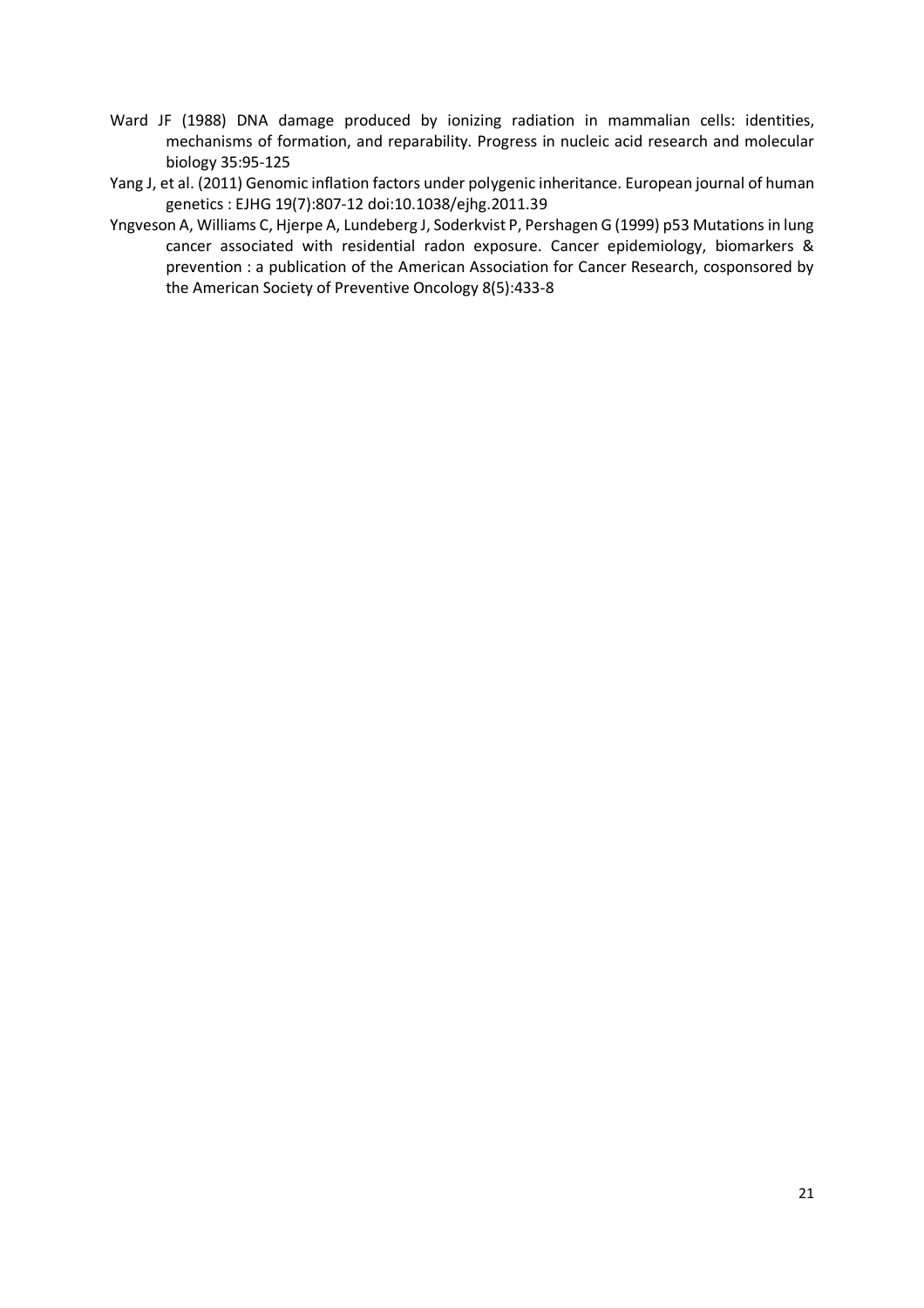## **Table and figures Legends**



## **Figure 1: Manhattan plot of p-values of AIC-best models corrected with the Hybrid 2-step (H2) method with ρ=0.5**

Each point represents the significance of a gene-radon (GxE) interaction within a LD block. p-value are modified according to Hybrid 2-step (H2) method of Murcray et al. (2011)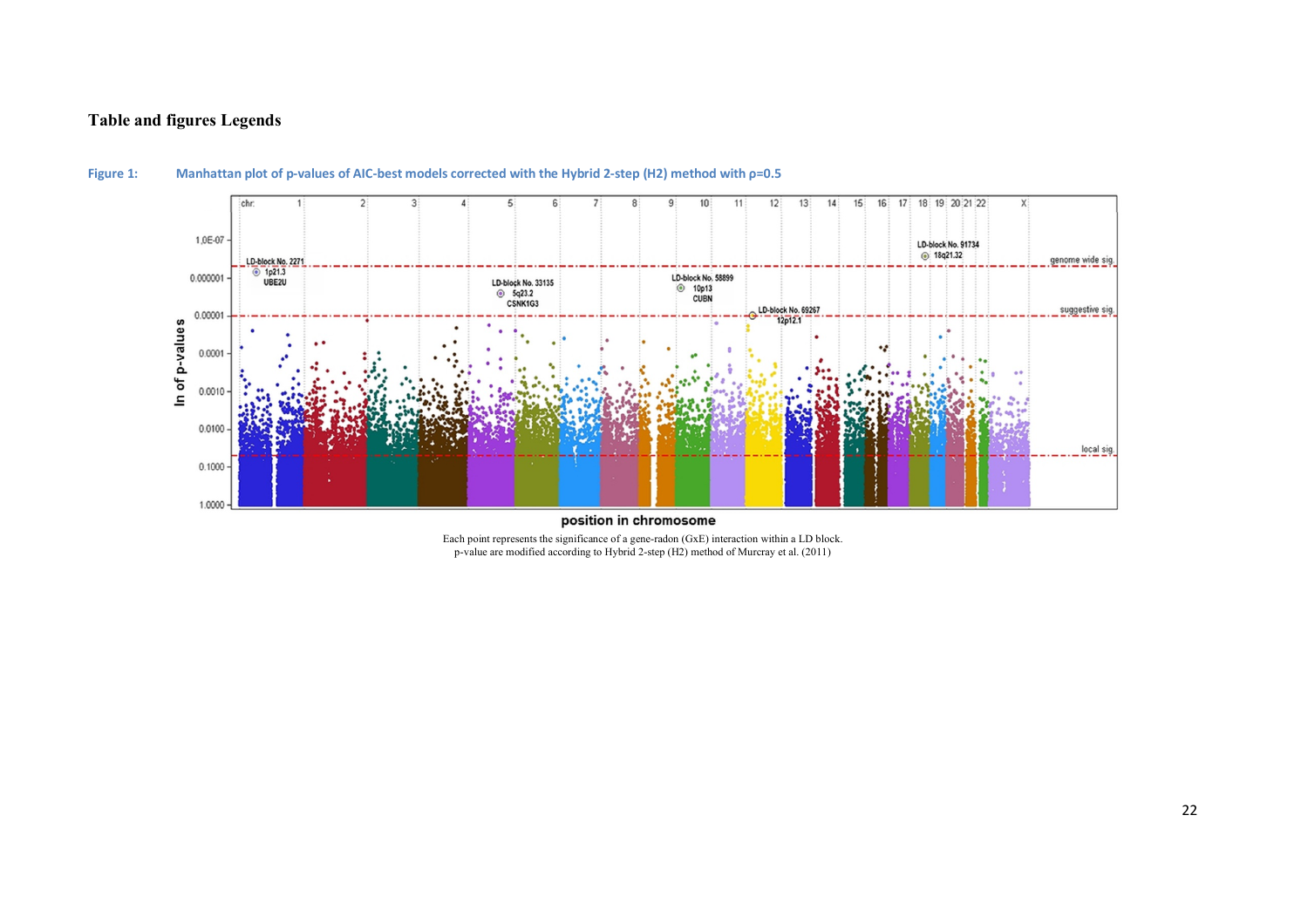#### **Table 1 Source studies**

| <b>Acronym</b>  |                                                                               | <b>Institution</b>                                                                             | <b>PI</b>                                   |                      |                     | <b>Participants in</b> | Time span of re-         |
|-----------------|-------------------------------------------------------------------------------|------------------------------------------------------------------------------------------------|---------------------------------------------|----------------------|---------------------|------------------------|--------------------------|
|                 | <b>Study name</b>                                                             |                                                                                                | (principal investigator)                    | <b>Country</b>       | <b>Design</b>       | this analysis          | cruitment                |
| <b>CARET</b>    | The Carotene and Retinol Efficacy Trial                                       | Fred Hutchinson Cancer Research Cen-                                                           | G. Goodman,                                 | <b>USA</b>           | Cohort              | 1 0 6 5                | Recruitment              |
|                 |                                                                               | ter (FHCRC)                                                                                    | J. Doherty, C. Chen                         |                      |                     |                        | 1985-1996                |
| <b>BioVU</b>    | The Vanderbilt Lung Cancer Study                                              | Vanderbilt University                                                                          | M. Aldrich                                  | <b>USA</b>           | Hosp. CC            | 1 1 6 0                | 2007- ongoing            |
| <b>HLCS</b>     | Harvard Lung Cancer Study                                                     | Harvard School of Public Health, Mass<br><b>General Hospital</b>                               | D. Christiani                               | <b>USA</b>           | Hosp. CC            | 1 6 0 5                | 1992-2004                |
| <b>ATBC</b>     | The Alpha-Tocopherol, Beta-Carotene<br><b>Cancer Prevention</b>               | National Cancer Institute (NCI)                                                                | D. Albanes                                  | Finland              | Cohort              | 1683                   | 1985-1993                |
| <b>PLCO</b>     | The Prostate, Lung, Colorectal and<br><b>Ovarian Cancer Screening Trial</b>   | <b>National Cancer</b><br>Institute (NCI)                                                      | N. Caporaso                                 | <b>USA</b>           | Cohort              | 2 2 3 1                | 1992-2001                |
| <b>MSH-PMH</b>  | Princess Margaret Hospital Early Detec-<br>tion Study                         | Mount Sinai Hospital (MSH), Princess<br>Margaret Hospital (PMH)                                | R.J. Hung, G. Liu                           | Canada               | Hosp. CC            | 2 2 9 5                | 2008-2012                |
| <b>LCRI-DOD</b> | Population based case-control study of<br>lung cancer in Appalachian Kentucky | <b>Markey Cancer Center</b>                                                                    | S. Arnold                                   | <b>USA</b>           | Pop. CC             | 220                    | 2012- ongoing            |
| <b>TAMPA</b>    | Tampa Lung Cancer Study                                                       | H. Lee Moffitt Cancer Center                                                                   | P. Lazarus                                  | <b>USA</b>           | Hosp. CC            | 242                    | 1999-2003                |
| <b>NELCS</b>    | New England Lung Cancer Study                                                 | Dartmouth College of Medicine                                                                  | A. Andrew                                   | <b>USA</b>           | Pop. CC             | 329                    | 2005-2007                |
| <b>TLC</b>      | Total Lung Cancer: Molecular Epidemi-<br>ology of Lung Cancer Survival        | Moffitt Cancer Center, Tampa                                                                   | M.B. Schabath                               | <b>USA</b>           | case only           | 419                    | 2012-- ongoing           |
| <b>MEC</b>      | Multi Ethnic Cohort Study                                                     | University of Hawaii (USC)                                                                     | L. Le Marchand,<br>Ch. Haiman               | <b>USA</b>           | Cohort              | 430                    | Recruitment<br>1993-1996 |
| Canada          | Pan-Candadian screening study                                                 | University Health Network (UHN), Brit-<br>ish Columbia Cancer Agency (BCCA)                    | S. Lam, G. Liu                              | Canada               | screening<br>cohort | 656                    | 2004-2011,<br>2008-2013  |
| <b>EAGLE</b>    | Environment and Genetics in Lung Can-<br>cer Study Etiology                   | National Cancer Institute (NCI)                                                                | M.T. Landi                                  | Italy                | Pop.CC              | 3 4 9 4                | 2002-2005                |
| Copenha-<br>gen | Copenhagen Lung Cancer Study                                                  | University of Copenhagen                                                                       | S. E. Bojesen                               | Denmark              |                     | 1823                   |                          |
| <b>CAPUA</b>    | Cancer de Pulmon en Asturias                                                  | University of Oviedo                                                                           | A. Tardon                                   | Spain                | Hosp.CC             | 1 3 9 9                | 2002-2012                |
| <b>GLC</b>      | German Lung Cancer Study                                                      | University of Göttingen, Deutsches<br>Krebsforschungszentrum Heidelberg<br>(DKFZ)<br>DKFZ-part | H. Bickeböller, A. Risch                    | Germany              | Mixed CC            | 1014                   | 1998-2013                |
| <b>GLC-500K</b> | German Lung Cancer Study                                                      | University of Göttingen, Helmholtz<br>Zentrum München (HMGU), HMGU-<br>part                    | H. Bickeböller, A. Risch,<br>H.-E. Wichmann | Germany              | Mixed CC            | 949                    | 1998-2013                |
| Nijmegen        | The Nijmegen Lung Cancer Study                                                | Radboud University Medical Centre                                                              | <b>B.</b> Kiemeney                          | The Nether-<br>lands | Pop. CC             | 816                    | 2002-2008                |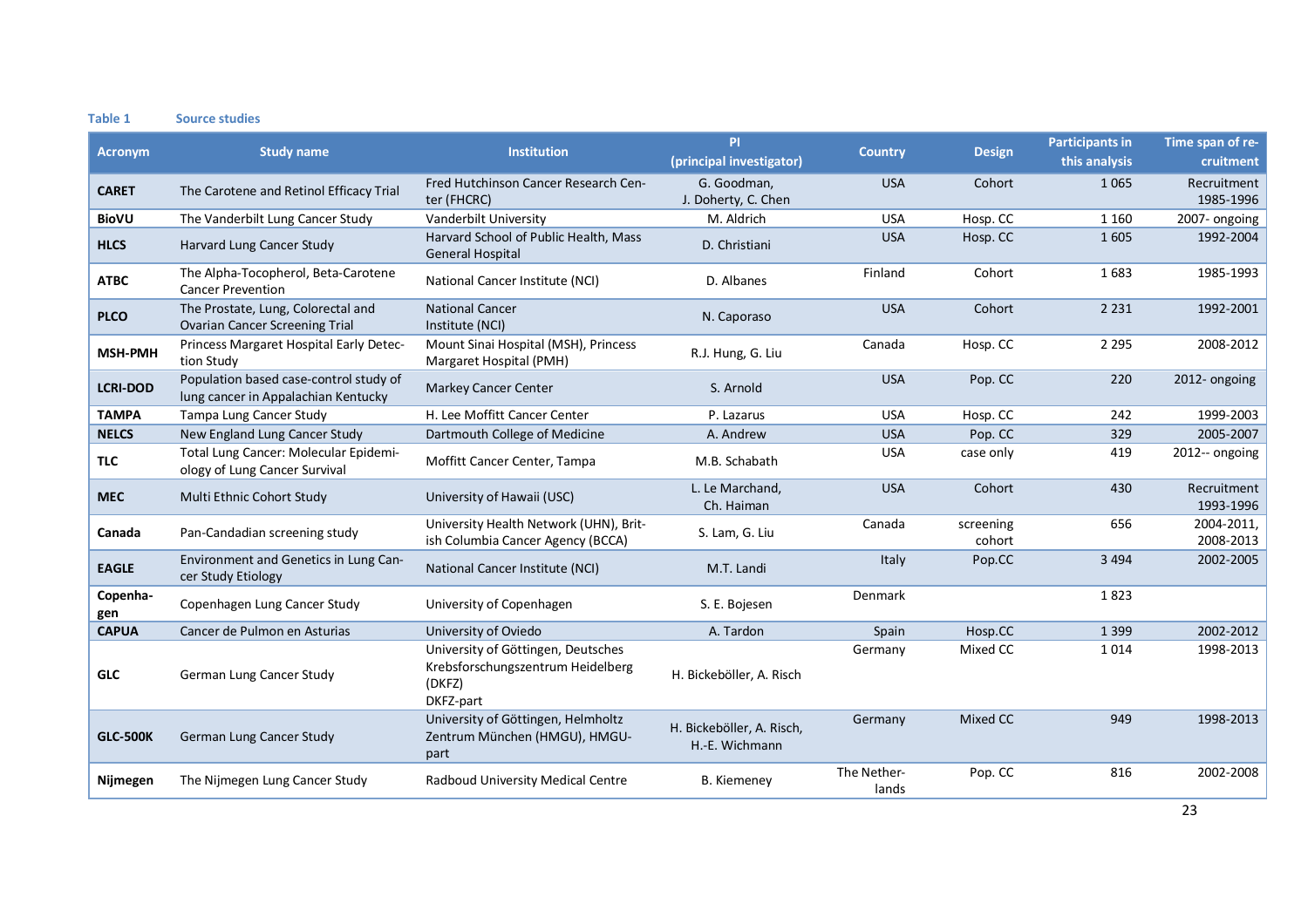| <b>Acronym</b>  | Study name                                                                   | <b>Institution</b>                                  | PI                                   | <b>Country</b> |                        | <b>Participants in</b> | Time span of re- |
|-----------------|------------------------------------------------------------------------------|-----------------------------------------------------|--------------------------------------|----------------|------------------------|------------------------|------------------|
|                 |                                                                              |                                                     | (principal investigator)             |                | <b>Design</b>          | this analysis          | cruitment        |
| ReSo-<br>Lucent | Resource for the Study of Lung Cancer<br>Epidemiology in North Trent         | University of Sheffield,                            | M.D. Teare                           | <b>UK</b>      | Mixed CC               | 750                    | 2005-2014        |
| Norway          | Norway National Institute of Occupa-<br>tional Health Study                  | National Institute of Occupational<br>Health (NIOH) | A. Haugen                            | Norway         | Pop. CC                | 725                    | 1986-2005        |
| LLP-2008,       | Roy Castle Lung Study                                                        | University of Liverpool                             | J.K. Field                           | <b>UK</b>      | Cohort                 | 200                    | 1999-2007,       |
| LLP-2013        | (Liverpool Lung Cancer Project)                                              |                                                     |                                      |                |                        | 675                    | 1999-2011        |
| <b>NSHDC</b>    | Northern Sweden Health and Disease<br>Cohort                                 | Umeå University                                     | M. Johansson                         | Sweden         | Cohort                 | 473                    | 1985-ongoing     |
| <b>MDCS</b>     | The Malmö Diet and Cancer Study                                              | Lund University                                     | H. Brunnsstöm                        | Sweden         | Cohort                 | 325                    | 1991-1996        |
| NICCC-LCA       | Israel Lung Cancer Study                                                     | Carmel Medical Center & Technion                    | G. Rennert                           | Israel         | Pop.CC                 | 1 1 4 9                | 2008-ongoing     |
| L <sub>2</sub>  | The IARC L2 Study                                                            | International Agency for Research on                | P. Brennan                           | Central Eu-    | Pop./Hosp. CC          | 2 0 0 9                | 2005-2013        |
|                 |                                                                              | Cancer (IARC)                                       |                                      | rope           |                        |                        |                  |
| Wismut          | Case-control study on lung cancer in<br>former Wismut uranium miners (cases) | Helmholtz Zentrum München (HMGU)                    | H.-E. Wichmann, L. Krei-<br>enbrock, | Germany        | case sample            | 58                     | 1990-1995        |
| <b>GUMB</b>     | Biobank of healthy former Wismut ura-<br>nium miners (controls)              | Bundesamt für Strahlenschutz (BfS)                  | M. Gomolka                           | Germany        | sample collec-<br>tion | 405                    | 2009-ongoing     |